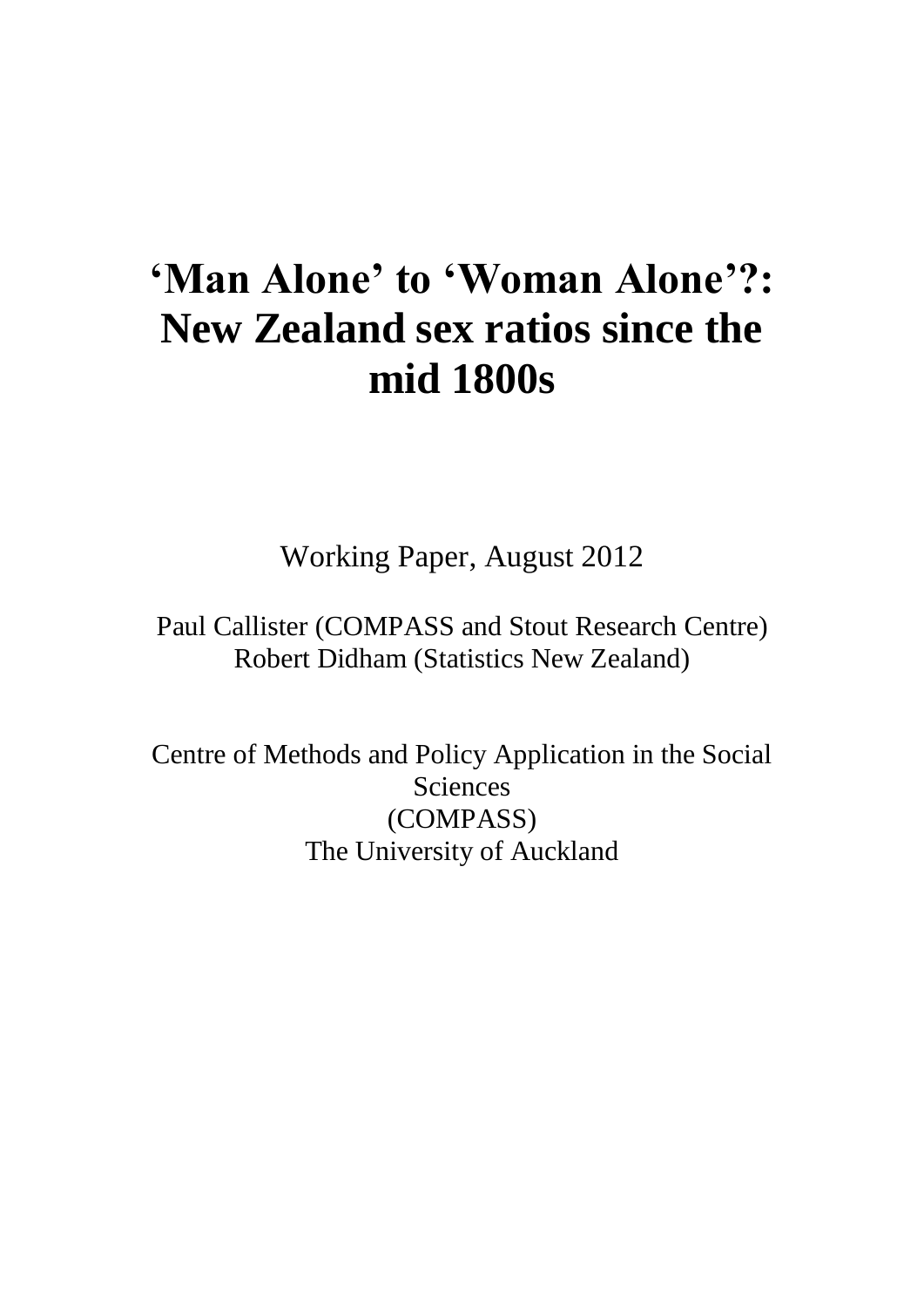# **Abstract**

In recent years the existence of an Antipodean 'Man Drought' has attracted considerable media attention. It has been suggested this 'drought' affects the ability of women to find male partners. Unusual sex ratios are, however, not new in New Zealand. In the early period of colonisation, census records show there was a significant shortage of women. This is seen in both the settler and indigenous populations. Sex ratios are determined by three fundamental factors: births, deaths and, especially for a settler population, migration. Migration has a particularly strong effect among the young working age group. However, in census data collections there is always the possibility of an undercount. This paper explores changing sex ratios from 1851 through to 2006, both at the national and regional levels. Throughout this period the causes of changing sex ratios are explored. Finally, the possible effect of sex ratios on partnering is examined.

# **Acknowledgements**

This research was funded by a residual grant from the Foundation for Research, Science and Technology funded 'Missing Men' project. When undertaking this research, Paul Callister was kindly hosted by the Stout Research Centre, Victoria University. Some of our initial ideas, developed in association with David Rea, were tested in a paper presented to the Stout Research Centre's' Man Alone' conference which was held in Wellington in September 2011. We are especially grateful for the support of the Stout Centre's director and deputy director Lydia Wevers and Richard Hill. We are also grateful for the very useful comments from Gary Hawke who read an early draft. In addition, we acknowledge research undertaken in the area of recent odd sex ratios by Richard Bedford. However, we are solely responsible for any opinions expressed in the paper.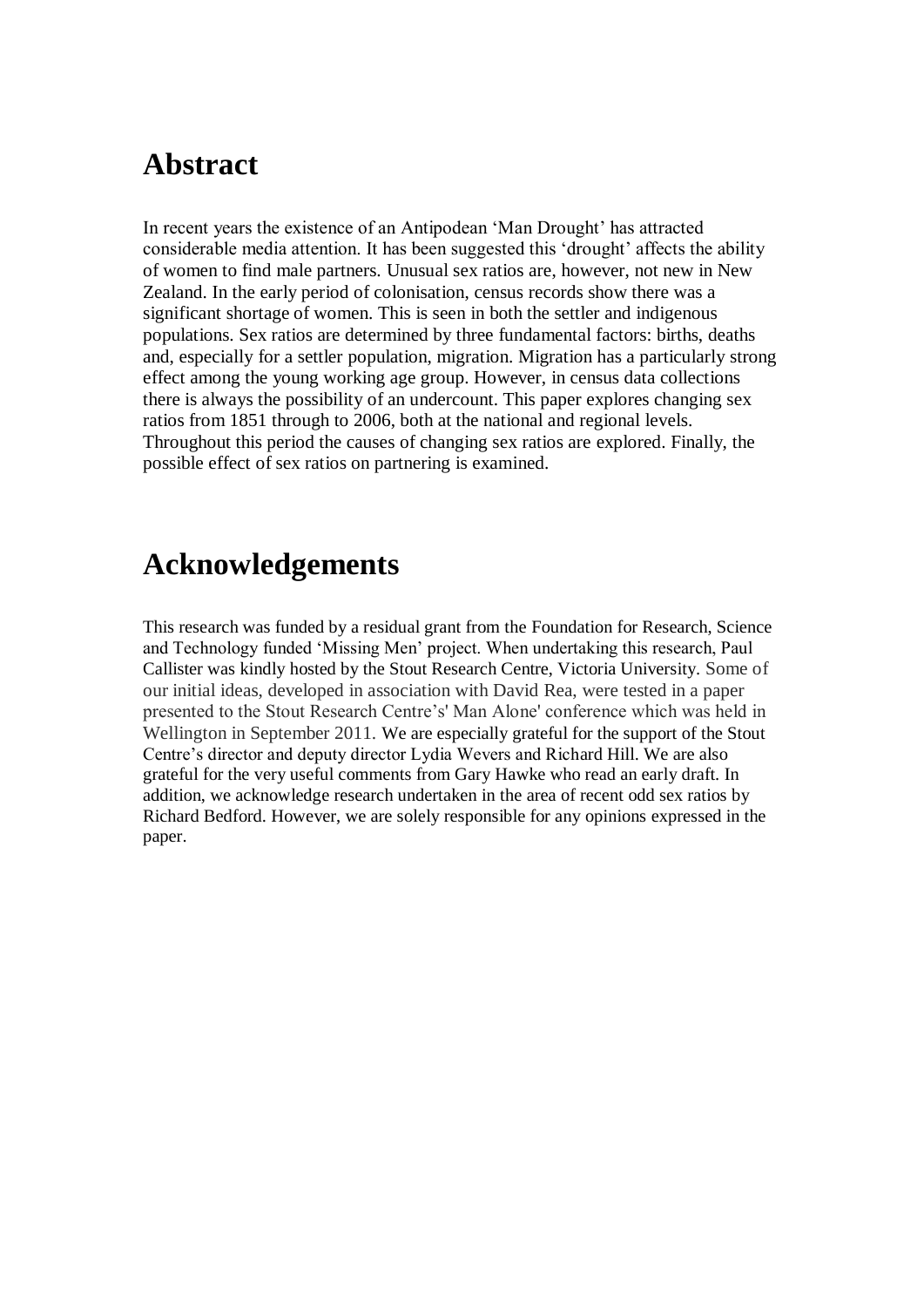# **'Man Alone' to 'Woman Alone'?: New Zealand sex ratios since the mid 1800s**

#### **Introduction**

 $\overline{a}$ 

In recent years an Antipodean 'Man Drought' has attracted considerable media attention. Australian demographer, Bernard Salt, first used this term in 2005 when highlighting unusual sex ratios in the broad 25-49 age group in both countries' censuses (Salt, 2005). In both Australia and New Zealand, significantly more women than men have been recorded in this age range. But it is not just the media who focus on these odd sex ratios. In an academic journal article discussing apparently implausible sex ratios in population estimates in England and Wales, Smallwood and De Broe (2009) identified New Zealand as an outlier in sex ratios amongst OECD countries for the 25-45 age groups.

As Smallwood and De Broe point out, sex ratios should be determined by three fundamental factors: births, deaths (including through wars and pandemics) and migration. Migration is regarded as having a particularly strong effect among the young working age group. But census and other survey-based sex ratios also reflect who is counted, and more importantly, who is not. When the New Zealand 'Man Drought' was first highlighted in the media, some simple 'explanations' for its existence were proposed. These primarily focussed on outward migration. Since then a number of researchers have endeavoured to understand better the more complex causes of the current odd sex ratios (Bedford, Callister and Didham, 2011; Bycroft, 2006; Didham and Ryan, 2009).

Odd sex ratios, if genuine, potentially affect living arrangements, including, importantly, the implications for being partnered as well as for living alone. Marriage rates have declined in all industrialised countries and, as a consequence, living alone is now regarded as an important emerging lifestyle choice (Klinenberg,  $2012$ ).<sup>1</sup> While not linking the phenomenon to sex ratios, in early 2012 the New Zealand *Listener* reported that living alone may be 'the biggest social change of the last 50 years that we've failed to name…' (McKenzie, 2012, p16). But neither odd sex ratios nor living alone are new features of New Zealand's census and other official datasets, nor are they new topics of concern. As indicated by articles in the early official Yearbooks, there were concerns expressed about odd sex ratios and living arrangements in the  $19<sup>th</sup>$  century. Historically, however, the unease concerned a shortage of women.

While our main interest is in overall New Zealand population sex ratios from the commencement of census collections, we begin by setting out recent debates about the existence and causes of odd sex ratios in early Māori censuses. We then describe changing sex ratios for the recorded New Zealand population from 1858 until 1895, and then from the beginning of the  $20<sup>th</sup>$  Century through to 2006. During the period

 $<sup>1</sup>$  As will be discussed in more detail, there are a range of possible living arrangements, from living</sup> alone through to living in multi-person households. In addition a person could be married but living alone.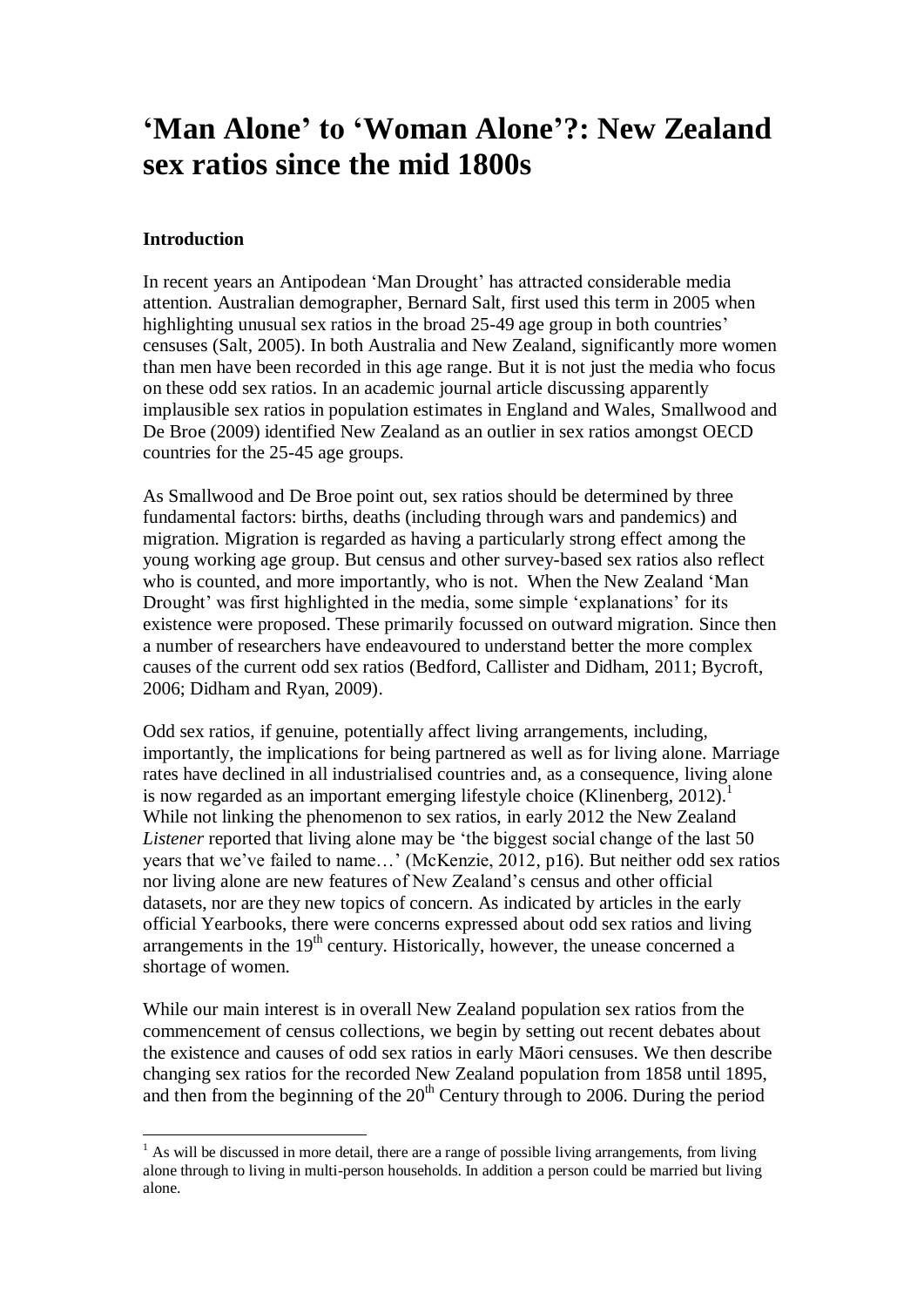from 1858 to 1895, the population that we focus on does not include most Māori, nor does the data up to 1951. This issue of who is included in population counts is something to which we return later in this paper. While much of the analysis focuses on the total population, in the latter period we include some discussion of those aged 25-49 years as it is among this group where the current, unexpected 'man drought' occurs.

In looking at these two time periods we examine the standard demographic drivers of these ratios. However, we focus particularly on migration, including examples of how labour market demand has driven gendered migration flows. Until the early 20th Century New Zealand's workforce was mostly male, [European,](http://www.teara.govt.nz/glossary#Pākehā) and working in industries such as farming or manufacturing (Hawke, 1985). 2 The rise of service industries and increasing numbers of women in paid work has significantly changed the nature of New Zealand's workforce.

Trends in overall New Zealand ratios are important, but local ratios can vary considerably within the broad patterns. This can reflect regional labour markets as well as processes of urbanisation. We therefore briefly consider how ratios at a broad provincial or regional level have changed over time. Moreover, there are social consequences for these geographic changes. Sex ratios can affect living arrangements, including patterns of ethnic intermarriage and living alone. We also consider how living arrangements have changed from the mid 1800s through to 2006. In doing so, we examine whether we have shifted from a 'Man Alone' to a 'Woman Alone' model.

In undertaking this analysis, we are aware that a number of New Zealand historians have carefully considered the odd sex ratios that occurred during various periods. For example, McDonald (1999) provides a detailed analysis of ratios in the  $19<sup>th</sup>$  Century (through to the 1901 Census). Hawke (1985) considers aspects of sex ratios from the early colonisation period through to the 1960s. New Zealand geographers have also considered long-term sex ratios, one example being Franklin (1956). Many other writers consider sex ratios as a part of broader historical analyses. However, in most of these accounts, the end point of the time periods considered were when ratios were becoming more balanced or had evened out. We continue the analysis further to include a period where ratios are somewhat uneven again, but not to the extent seen in the earliest censuses. We draw on this historic analysis, undertake some new analysis of existing data and add some new data.

While we consider the effect of odd sex ratios on marriage and partnering, we do not explore the consequences for wider society. New Zealand historians have debated whether the early, extreme sex ratios have had any long term impact on institutions and attitudes. Examples include Jock Phillips' book 1996 *A man's country? The image of the pakeha male, a history* and Charlotte McDonald's 1999 chapter *Too* 

 $\overline{a}$ 

<sup>&</sup>lt;sup>2</sup> Hawke (1985, 19) shows that not only were there a lower number of females than males in 1871, female labour market participation was only just over 10%. Census data show that even by 1901 80 percent of those employed were male. In 1901, of the females 44 percent worked in the area of 'domestic and personal services'. Hawke (p. 44) also shows that in 1871 about a third of those employed were in farming, fishing and forestry, with a further quarter in mining. In 1901, 35 percent of employment was in primary production (including mining), with a further 27 percent in manufacturing. By 2006, nearly half (47%) of those employed were female. In addition, by 2006 the primary sector employed only 7% of the workforce, manufacturing 12% and services 81%.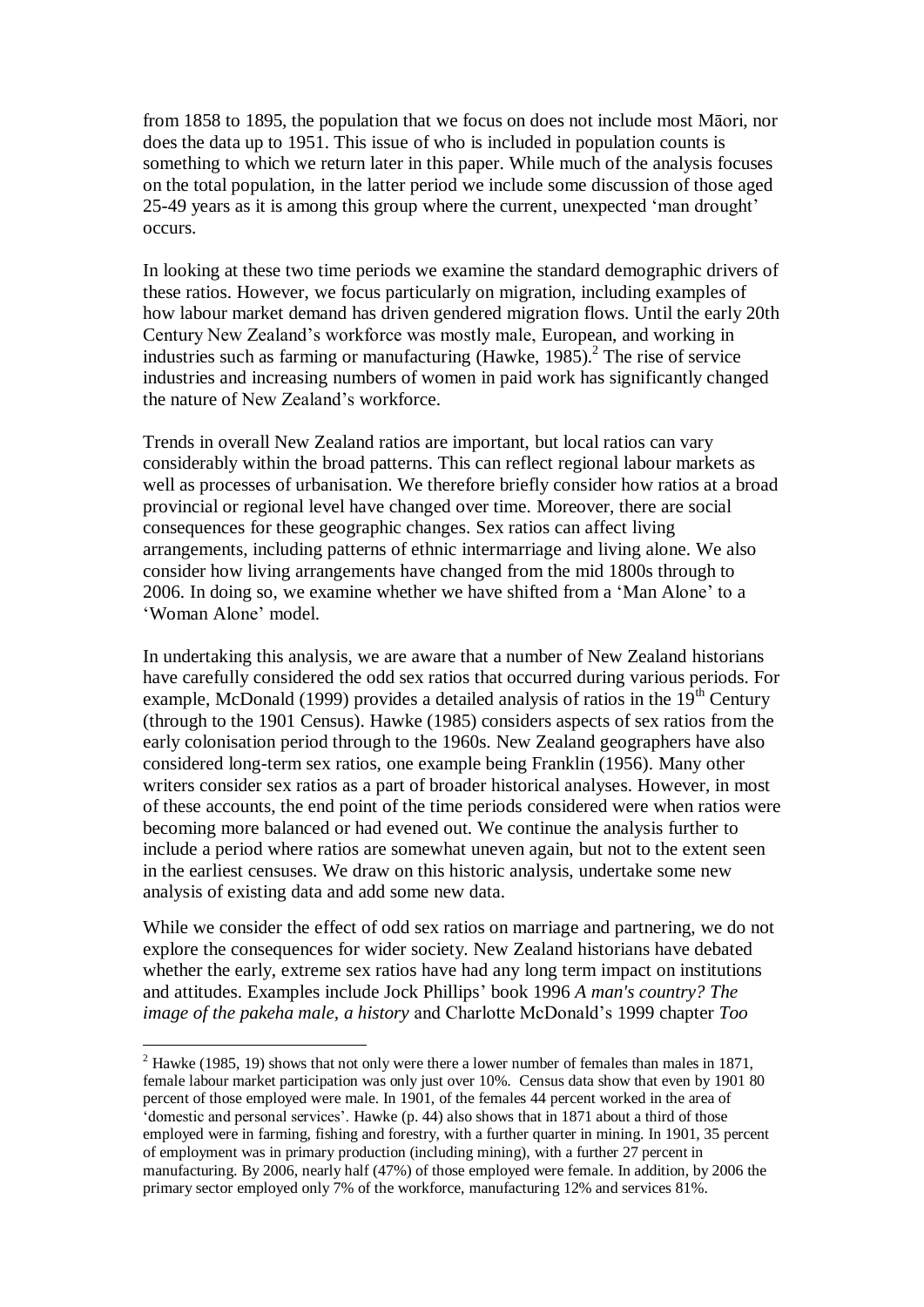*many men and too few women: Genders 'fatal impact' in nineteenth-century colonies*. Some of the ideas proposed include that a shortage of women may have made them more 'valuable' and so more able to negotiate for social change, such as gaining the vote; that hard drinking 'bush bachelorism' flows through to today's drinking culture; and that even New Zealand literature was influenced by a shortage of women (for example, John Mulgan's 1939 *Man Alone*). 3 The wider impact of odd sex ratios has been explored elsewhere. For example in the USA in a more recent time period, Grossbard-Shechtman (1993) has argued that sex ratios affect both couple formation and women's patterns of paid work. Discussing a 'Woman Drought', Grossbard-Shechtman suggests that since the 1960s in the USA the growth of feminism; women's increasing labour force participation; the lower popularity of marriage; a later marriage age; and higher divorce rates can be linked to a "marriage squeeze" for women.

While, in recent decades, the Australasian focus has been on 'missing men', at the global level attention has been given to 'missing women' (Hudson and de Boer, 2005). This is mainly due to the odd sex ratios in China and India, which is primarily attributed to selective abortion. Hudson and de Boer suggest a number of possible negative societal outcomes as a result of this imbalance, including instability caused by significant numbers of unpartnered, low skilled males. Specifically, they point to increased crime rates; a rise in human trafficking and prostitution; through to a possible increase in authoritarian local governance; and, at the worst, possible external conflict. However, in this paper our focus is New Zealand.

In considering the time span from the earliest New Zealand censuses through to the most recent ones, we examine what patterns were unique to a particular time period but also what themes are recurring throughout time. Our main source of data is the Census of Population and Dwellings. But we also draw on the online Yearbooks, first published in this medium by Statistics New Zealand in 2012.

Finally, in our tables and commentary, we use the current international convention of demographers when calculating sex ratios, which is the ratio of men to women. In early New Zealand commentaries, the ratio was presented as the number of women relative to men and where we quote directly from sources such as the Yearbook this is the ratio used.

### **Odd Māori sex ratios**

While some local collections were undertaken before 1840, the first census of all European settlers was carried out in 1851. At this time, New Zealand had two provinces, New Ulster (the Auckland area) and New Munster (the rest of the country). Each province had its own government and each carried out a census that did not include Māori. The first collection of data from Māori took place in 1857– 1858 with separate collections undertaken until 1951. As researchers have pointed out, there is a question about response rates in these early collections (Pool. 1991). The online *1966 New Zealand Encyclopedia* notes that the earliest published tables included a precautionary phrase, 'as far as can be ascertained'.<sup>4</sup> It is uncertain

 $\overline{a}$  $3$  As will be shown, when Mulgan's book was published in 1939 there was in fact no longer a large male surplus in New Zealand. Therefore any drivers of men 'living alone' at this stage were not primarily demographic.

<sup>&</sup>lt;sup>4</sup> http://www.teara.govt.nz/en/1966/population/2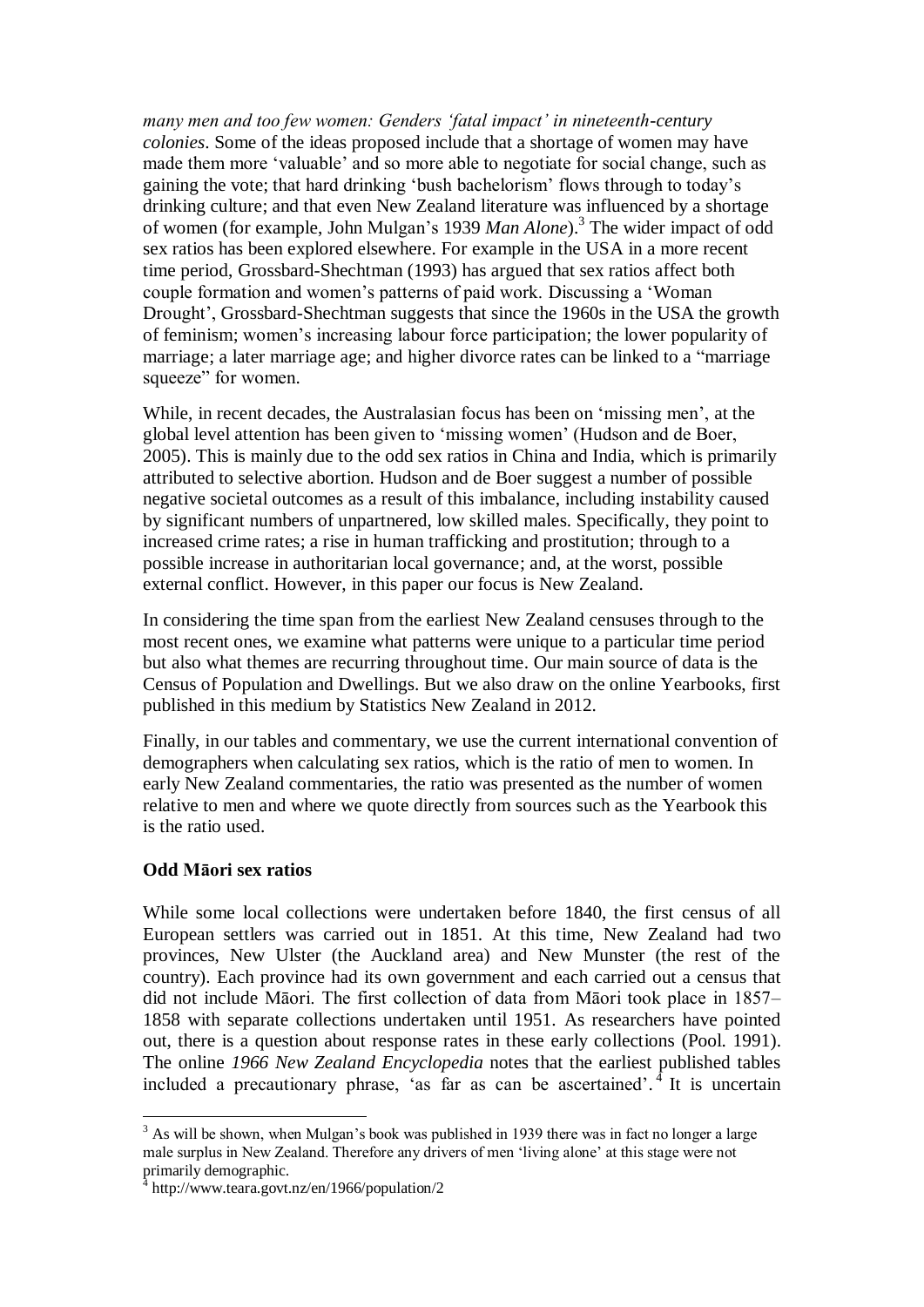whether there was a gender bias among individuals missing from the collections, a point to which we will return a number of times. Warfare prevented any further Māori censuses until 1874.

In 2000, drawing on the early census collections, Simon Chapple published a paper entitled *Why there were more Maori men than women and what changed it.* Chapple explored five main hypotheses for explaining the surplus of males amongst both adults and children in these early census collections (Table 1). These were:

- 1. Gender-selective infanticide
- 2. Gender-specific illnesses

 $\overline{a}$ 

- 3. Gender-specific health risks, specifically childbearing-related risks
- 4. Uneven allocation of work tasks contributing to early death
- 5. An uneven distribution of resources, such as food, clothing, and health care.

In this article, although not exploring the potential for a gendered undercount, Chapple examines the low ratio of children to adults as well as why this ratio changed over time. At the start of the period studied, there were very high rates of infant mortality for both Māori and European populations.

Given normal birth ratios, around 105 boys for every 100 girls would have been expected. But in the 1857/58 Census, for children under 15 years the ratio was 130 boys to every 100 girls. In explaining these overall uneven sex ratios, Chapple dismisses female infanticide and does not find evidence for gender-specific illnesses. Chapple does not dismiss the effects of childbearing on uneven adult ratios. However, as the male surplus also existed among children, the underlying higher female mortality rate could not be explained either by maternal death directly associated with childbirth or through the cumulative physiological stresses of multiple childbirths.

Instead, Chapple focussed on the gender division of resources. In examining resources available to Māori over the time period under consideration, he makes the point that when early censuses were taken Māori were living at the margins of subsistence so that even small differences in resource allocation could have a major impact on life chances.<sup>5</sup> Chapple set out to show that even if Matori suffered when compared with new settlers, their overall standard of living increased between 1857/8 and 1926. This led him to a conclusion that would soon be challenged by other researchers - namely that both the increasing proportion of children in the Māori population and the decline in odd sex ratios was primarily due to improved socio-economic conditions for Māori.

<sup>&</sup>lt;sup>5</sup> In considering the period prior to colonisation, Chapple (2005) uses a variety of data sources to support the resource inequality hypothesis.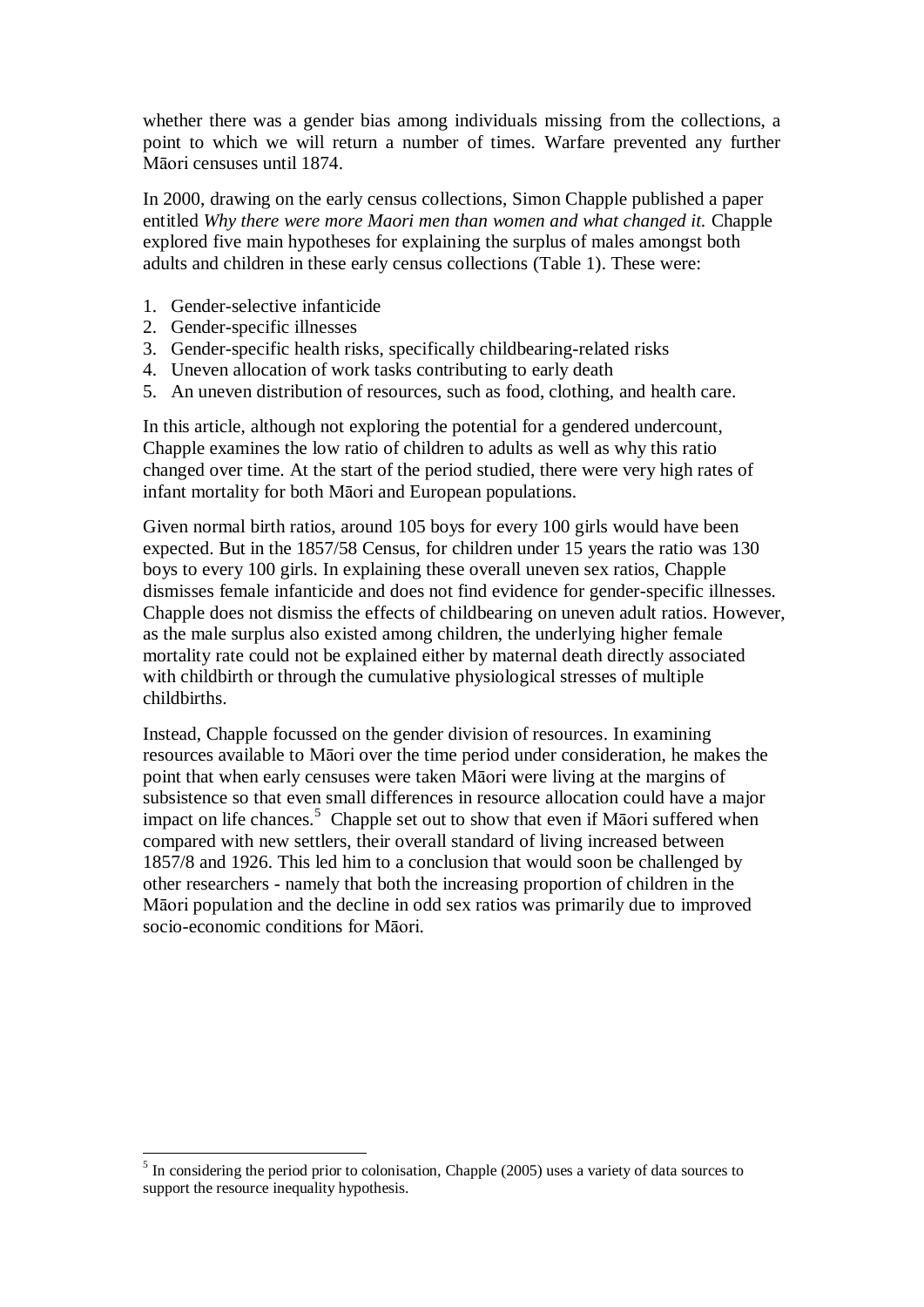|        | Total population | Under 15 years |
|--------|------------------|----------------|
| 1857/8 | 130              | 123            |
| 1874   | 120              | 114            |
| 1878   | 122              | 120            |
| 1881   | 124              | 119            |
| 1886   | 121              | 114            |
| 1891   | 120              | 113            |
| 1896   | 119              | 116            |
| 1901   | 115              | 109            |
| 1906   | 115              | 112            |
| 1911   | 113              | 108            |
| 1916   | 109              | 108            |
| 1921   | 112              | 109            |
| 1926   | 109              | 105            |
| 1936   | 108              | 104            |
| 1945   | 103              | 104            |
| 1951   | 105              | 104            |

# **Table 1: Ratios of Māori men to 100 Māori women from 1857/8 to 1951**

Source: Chapple (2000) based on Māori census data. The 1926 data include 'half castes' living as Europeans. From 1936 to 1951 the ratios are our own calculations.

Chapple's paper prompted separate responses from Ian Pool and David Armstrong (2002). Armstrong focused on challenging Chapple's account of resource gains and losses and, while considering Chapple's arguments point by point, Pool too was primarily concerned with challenging Chapple's account of socio-economic gains.<sup>6</sup> Much of this criticism focused on the poor relative outcomes for Māori in the early colonisation period whereas, in a reply to these papers, Chapple focuses on absolute gains for both Maori and European populations. These measurement issues continue to complicate debates about ongoing ethnic inequalities in the 21st Century.<sup>7</sup>

Specifically, in relation to explaining the odd sex ratios in the early censuses, Pool argued that more weight needed to be given to gender-specific illnesses and health risks for women, particularly risks associated with childbearing. One example noted by Pool was that in the early 1890s Māori were hit by the influenza pandemic although the sex specificity of the outcome of this illness has not been determined. Certainly, the effects of the later 1918 influenza pandemic in New Zealand were very age and sex biased (Rice, 1988). It is possible that other earlier diseases may have influenced the earlier, more skewed ratios, though the comparability of the epidemiology of the 1890s influenza outbreaks with the 1918 event requires further research.

In a book published in 2011, John Robinson revisits this issue of odd sex ratios in early Māori censuses. Again, as a related issue, Robinson examines changes in the ratios of young people to adults. Robinson also questions the accuracy of pre-European contact population estimates, arguing that these are very important in determining subsequent patterns of population decline and gain.<sup>8</sup> In an attempt to explain the uneven sex ratios, Robinson focuses on female infanticide, drawing extensively on the work of Moon (2006 & 2008).

 $\overline{a}$ 

<sup>&</sup>lt;sup>6</sup> See also Chapple's reply (2002).

<sup>&</sup>lt;sup>7</sup> For example see Blakely and Simmers (2011).

<sup>&</sup>lt;sup>8</sup> Robinson makes no reference to the earlier debates of Chapple or Pool.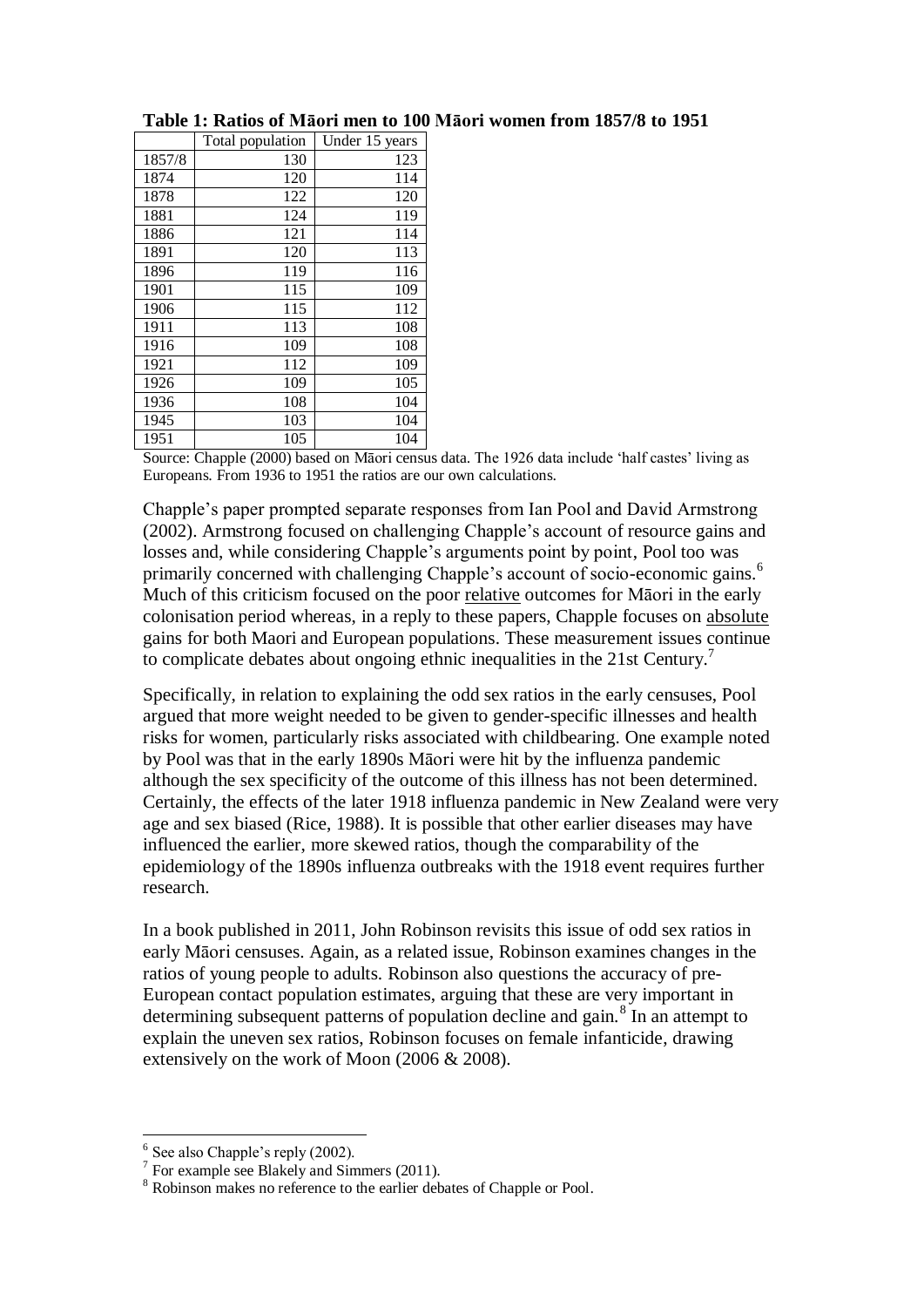But is there a possible third explanation for odd sex ratios that researchers may have underplayed: that of a gendered undercount? While in the published literature there have been no suggestions that women were significantly more likely to be missed in population counts than men, there is a possibility that both young girls and older women were 'hidden' from the census takers (Adds, 2011; Diamond, 2011).

Further research is needed to determine the cause of the odd Māori sex ratios found in early censuses. Such investigation requires additional exploration of all possible contributing factors, including possible gender-specific mortality from introduced illnesses, as well as a thorough revisiting of historical and archaeological records.

# **Total population sex ratios from 1858 to 2006**

Table 2 shows sex ratios for the total New Zealand population from 1858 until 2006. The data include Māori 'living as Europeans' through to 1951 and the "quarter-Māori, three-quarter-Europeans" who were routinely counted as "Europeans", but it excludes all other Māori. However, inclusion of all Māori does not change the overall trend. Also included in Table 2 are sex ratio estimates at the same census dates for England and Wales, a major source of settler migrants to New Zealand.<sup>9</sup>

|         | Male % |      | Ratio of<br>male to<br>female<br>(NZ) | Ratio for<br>England<br>and<br>Wales |
|---------|--------|------|---------------------------------------|--------------------------------------|
| 1858    | 56.7   | 1858 | 131                                   | 95                                   |
| 1861    | 61.7   | 1861 | 161                                   | 95                                   |
| *1864   | 61.8   | 1864 | 162                                   | 95                                   |
| $*1867$ | 60.2   | 1867 | 151                                   | 95                                   |
| 1871    | 58.6   | 1871 | 142                                   | 95                                   |
| 1874    | 57.0   | 1874 | 133                                   | 95                                   |
| 1878    | 55.7   | 1878 | 126                                   | 95                                   |
| 1881    | 55.0   | 1881 | 122                                   | 95                                   |
| 1886    | 54.0   | 1886 | 117                                   | 95                                   |
| 1891    | 53.1   | 1891 | 113                                   | 94                                   |
| 1896    | 52.8   | 1896 | 112                                   | 94                                   |
| 1901    | 52.5   | 1901 | 111                                   | 94                                   |
| 1906    | 53.0   | 1906 | 113                                   | 94                                   |
| 1911    | 52.7   | 1911 | 112                                   | 94                                   |
| 1916    | 50.2   | 1916 | 101                                   | 93                                   |
| 1921    | 51.1   | 1921 | 105                                   | 91                                   |
| 1936    | 50.7   | 1936 | 103                                   | 92                                   |
| 1945    | 48.8   | 1945 | 95                                    | 92                                   |
| 1951    | 50.2   | 1951 | 101                                   | 93                                   |
| 1956    | 50.3   | 1956 | 101                                   | 92                                   |

**Table 2: Ratio of total males to 100 females and % male from 1858 to 2006, New Zealand and England and Wales, Māori excluded until 1951**

 $\overline{a}$ <sup>9</sup> These data are drawn from the Max Plank Human Mortality Database www.mortality.org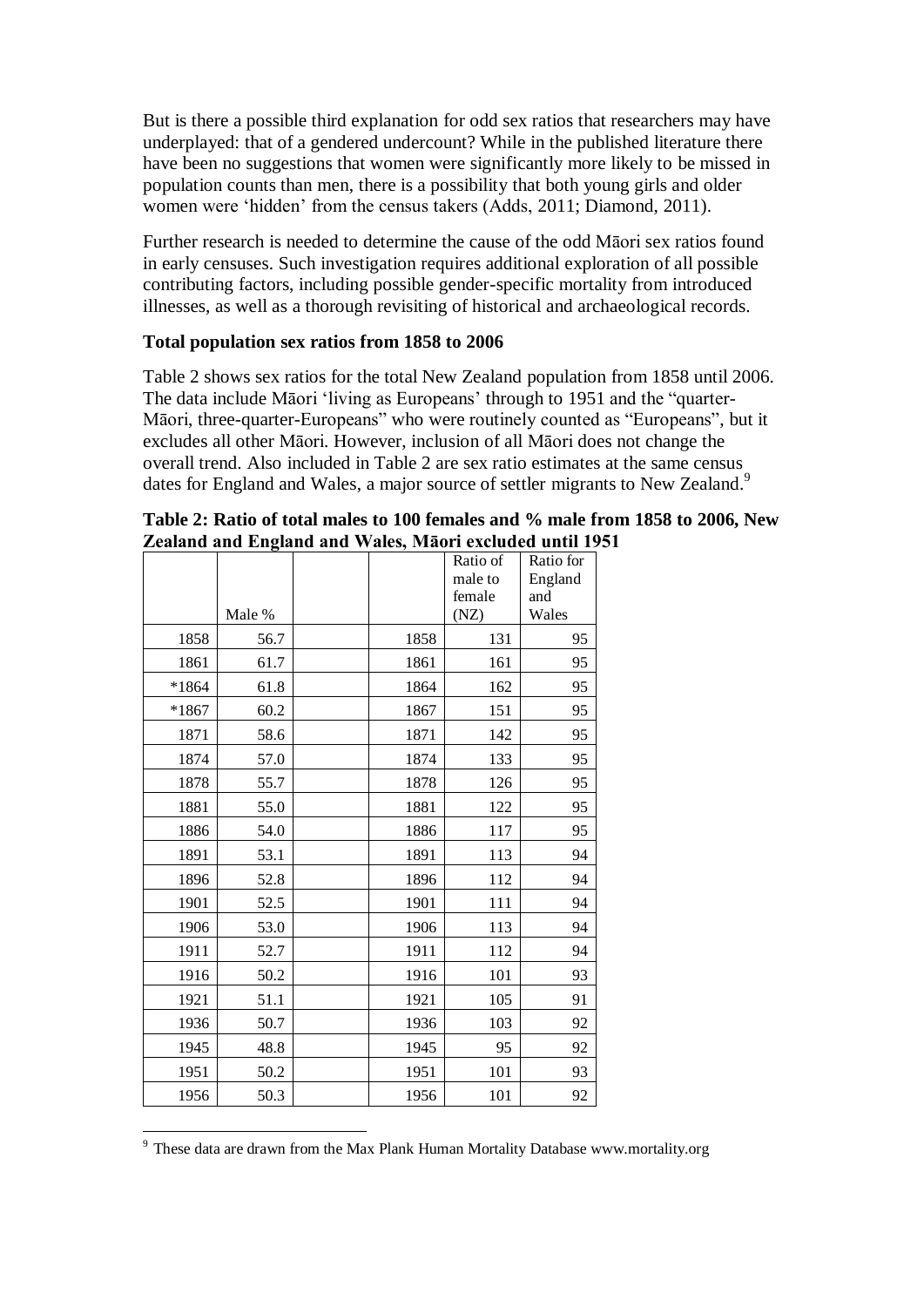| 1961 | 50.2 | 1961 | 101 | 93 |
|------|------|------|-----|----|
| 1966 | 50.2 | 1966 | 101 | 94 |
| 1971 | 50.0 | 1971 | 100 | 94 |
| 1976 | 49.9 | 1976 | 100 | 95 |
| 1981 | 49.7 | 1981 | 99  | 95 |
| 1986 | 49.5 | 1986 | 98  | 95 |
| 1991 | 49.3 | 1991 | 97  | 95 |
| 1996 | 49.1 | 1996 | 97  | 95 |
| 2001 | 48.8 | 2001 | 95  | 95 |
| 2006 | 48.8 | 2006 | 95  | 96 |

Sources: Statistics New Zealand, Census of Population and Dwellings and Max Plank Mortality Project

Note: \* Early census counts exclude the military and their families

In considering the drivers of these odd sex ratios and their implications, we examine two periods,  $1858$  to the last census of the  $19<sup>th</sup>$  Century, then from this point until 2006.

#### **The period from 1858 to 1896**

Like the Māori censuses, the early settler census collections record significantly more males than females. Slowly these extreme ratios lessen towards the end of the 19<sup>th</sup> Century. Reflecting the gendered nature of migration from England and Wales, there were more women than men recorded in both locations in this early period and, in fact, throughout the whole period shown.<sup>10 11</sup>

As noted in the 1929 Yearbook, producers of New Zealand statistical collections were well aware of the early differences between New Zealand and England/ Wales sex ratios, as well as the drivers of these ratios. Under the heading 'sex proportions' the Yearbook states:

In respect of the relative proportions of the sexes in the population, New Zealand has since the first settlement of the Islands differed materially from the older countries of the world. Although in the latter the composition of the populations has been no doubt to some extent affected by migration, yet, in general, natural increase would appear to be the main determining factor, the numbers of males and females being in most of these countries approximately equal, with a more or less marked tendency, however, for the females slightly to exceed the males. The excess of females in such older countries arises from a variety of causes, amongst which the most potent are probably (a) higher rate of mortality amongst males, (b) the fact that males tend to emigrate to a greater extent than females.

Very different is the case with newer countries such as New Zealand, where the rule is (in the early years of colonization especially) for the male population to outnumber the female.

In the 1864 census, when the New Zealand ratio of total males to females was at a high point, the largest group migrants living in New Zealand at the time of the census were born in England. Ireland and Scotland were also important sources of immigrants to New Zealand. Although the ratios vary, in all the main migrant groups men outnumbered women.

 $\overline{a}$ 

<sup>&</sup>lt;sup>10</sup> World War 1 also had a major impact on sex ratios in England and Wales.

<sup>&</sup>lt;sup>11</sup> In the early England and Wales data, the sea-borne empire contained large numbers of males who were unlikely to be reflected in local country counts.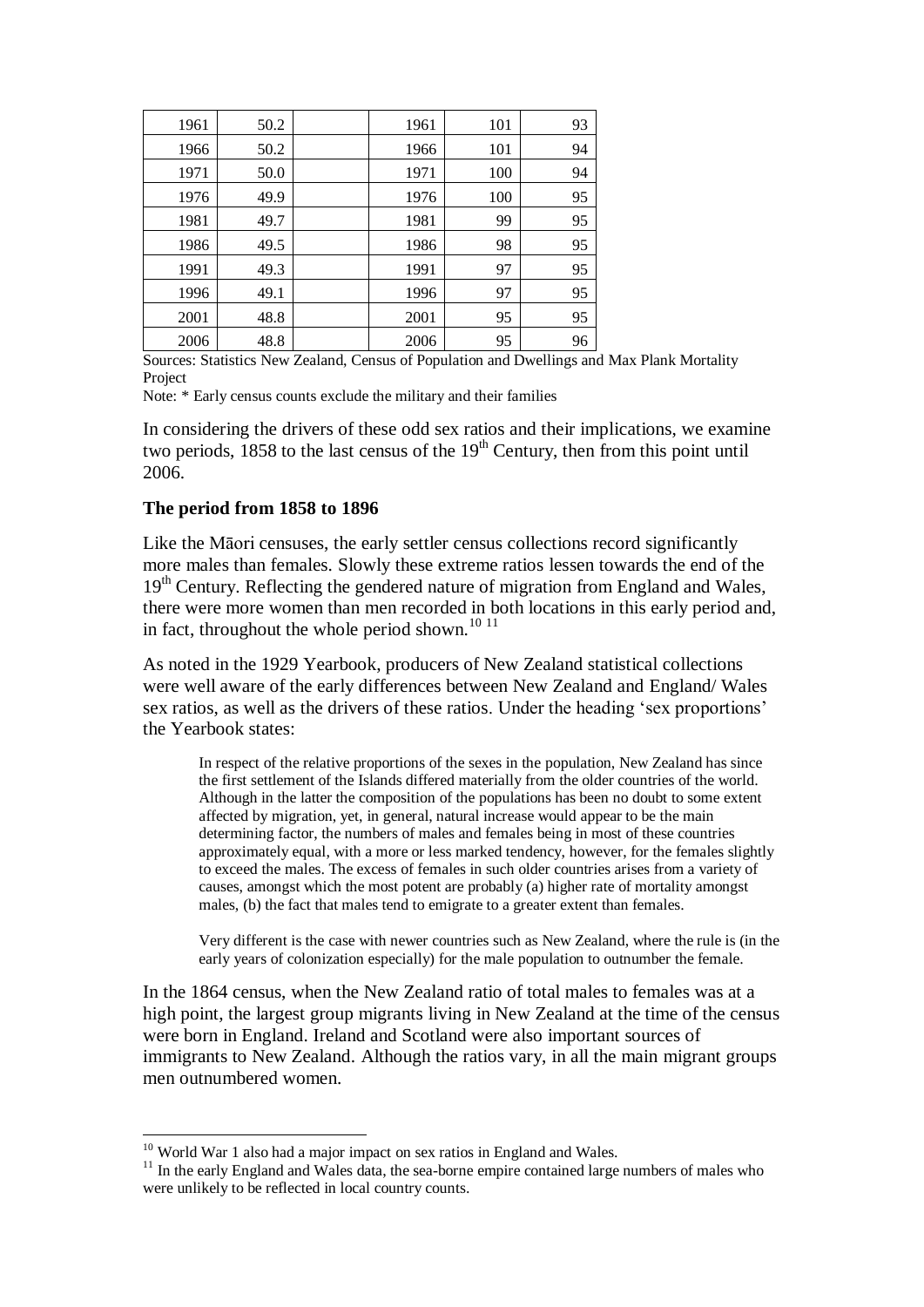|                                   |         |        | Ratio of      |
|-----------------------------------|---------|--------|---------------|
|                                   |         |        | men to<br>100 |
|                                   | Male    | Female | women         |
| New Zealand                       | 20,979  | 20,256 | 104           |
| England                           | 37,693  | 20,751 | 182           |
| Scotland                          | 19,799  | 11,141 | 178           |
| Wales                             | 781     | 248    | 315           |
| Ireland                           | 13,945  | 6,372  | 219           |
| France                            | 416     | 89     | 467           |
| Germany                           | 1,619   | 380    | 426           |
| <b>United States of America</b>   | 973     | 142    | 685           |
| All Other Commonwealth or British | 2,016   | 1,093  | 184           |
| Other foreign countries           | 2,019   | 170    | 1188          |
| Born At Sea                       | 327     | 274    | 119           |
| <b>NS</b>                         | 846     | 296    | 286           |
| Total                             | 106,580 | 65,578 | 163           |

**Table 3: Total non-Māori males and females living in New Zealand by country of birth, 1864**

Source: Statistics New Zealand, Census of Population and Dwellings

The 1929 Yearbook also speculates about the main factors driving the predominantly male migration.

The preponderance of males in the early years of New Zealand was doubtless due to the fact that the difficulties of pioneering and the remoteness of the country from Europe were such as to deter female immigration to a greater extent than male. This was accentuated by the character of the early industries. Gold-mining and coal-mining, for instance, would attract large numbers of men, but few women.

In the initial period following the arrival of European and other settlers in New Zealand, most of the income-earning jobs were resource based, including whaling and sealing. However, prior to the establishment of onshore whaling stations, these workers were mostly temporary visitors. But, for a significant period in colonial New Zealand, the important industries of mining, farming, forestry, shipping and railway construction were all male dominated and attracted a significant number of male migrants to New Zealand. In addition, as Hawke (1985) demonstrates, this work tended to be rurally based. The most common occupation recorded in the 1867 census was mining, reflecting the gold rushes of the time. The later 1881 census shows that of the over 15,000 individuals working in Kauri gum digging, gold mining and coal mining only three were women. The history of gendered Chinese migration to New Zealand to work in gold mining and associated industries during this period is well known (Ip, 2007 & 2009, Ng, 1993). Although most Chinese men were married, their wives remained in China, so the sex ratio of the local community was extremely unbalanced. For example, there were 3,695 men but just 24 women recorded as being born in China in the 1896 census (Table 5).

As in other colonies, the construction of railways continued over a long period with, for example, the main trunk railway connecting Wellington and Auckland only being completed near to Mt Ruapehu in 1908. According to Atkinson (2007), the major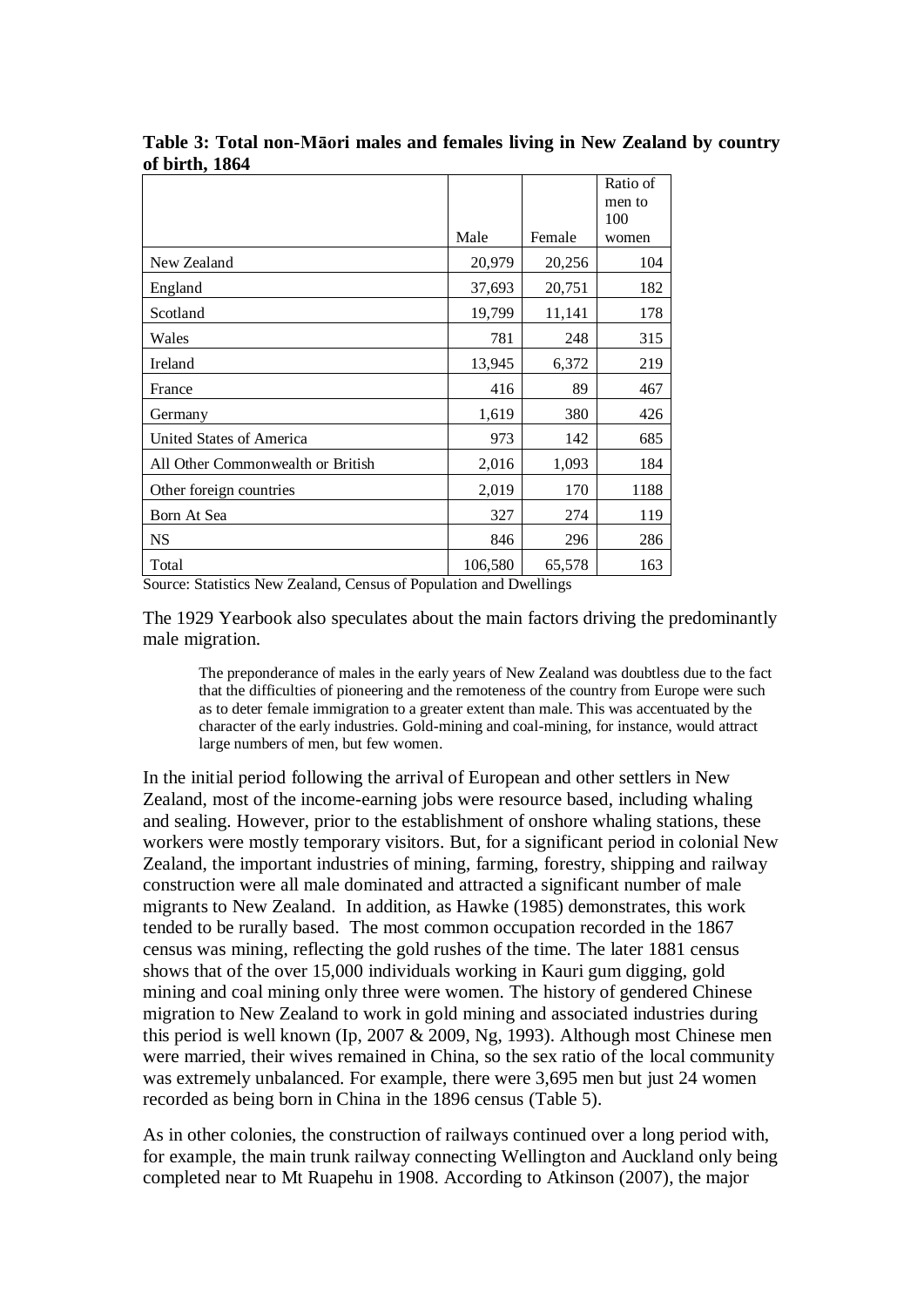thrust for railway development occurred in the 1870s, with Julius Vogel's public works' schemes. As part of this, there was a promise to 'build more than a thousand miles of railway in nine years' (pg 28). This required labour, most of it in the form of male migrants. Atkinson notes that one English contracting firm, John Brogden and Sons, brought 2,172 English migrants to New Zealand in a nine month period in 1872-3, including 1,298 working age men to work on railway construction.<sup>12</sup>

While migration was an important driver of odd sex ratios in the  $19<sup>th</sup>$  Century, New Zealand born individuals increasingly represented a larger component of the population. Unless there outward migration is strongly gendered, sex ratios change to become closer to those of the 'older countries of the world'.

In the 1864 Census, just 24 percent of the non-Māori population was born in New Zealand. The numbers of settler men and women born in New Zealand were very similar, but the higher numbers of male migrants creates different denominators, so the ratios are quite different. For settler men at this census, 20 percent were born in New Zealand, but for women it was 31 percent.

Table 4 shows the ratios for the non-Māori population among selected age groups in 1864. While the data include both migrants and those born in New Zealand, given normal birth ratios (which would affect both groups) it is not surprising that in the under 15 year age group close to this expected ratio can be seen (3 % more boys). These ratios can be contrasted with Māori at a similar time when there were considerably more boys than girls (Table 1). The highest ratio of men to women in 1864 was among the prime working age group, 21-39 years, where there were 241 men for every 100 females.

| <b>TAULE 11 AGUIU UL INAIGU LU TUU ICHIAICU D'A AGUI TUUL IVANUITITIAUI II</b> |                                    |       |  |                         |     |          |         |       |
|--------------------------------------------------------------------------------|------------------------------------|-------|--|-------------------------|-----|----------|---------|-------|
|                                                                                | under 5                            | $5-9$ |  | $10-14$   15-20   21-39 |     | $140-54$ | $55-64$ | $65+$ |
| Ratios                                                                         | 103                                | 104   |  |                         | 241 | 193      | 179     |       |
| $\sim$                                                                         | $\sim$ $\sim$ $\sim$ $\sim$ $\sim$ |       |  | $\sim$ $\sim$ $\sim$    |     |          |         |       |

|  |  |  | Table 4: Ratio of males to 100 females by age, 1864 (non-Māori) |
|--|--|--|-----------------------------------------------------------------|
|  |  |  |                                                                 |

Source: Statistics New Zealand, Census of Population and Dwellings

 $\overline{a}$ 

By the end of the  $19<sup>th</sup>$  Century (1896 census) New Zealand's population had substantially expanded through both migration and natural increase. In 1864 there were 172,158 non-Māori recorded, but by 1896 this had reached 703,360. The overall sex ratio of the non-Māori population had declined from the peak of 162 men to every 100 women in the 1864 census to 112 in 1896. This change was driven by the increasing number of New Zealand born individuals (non-Māori) as well as an increase in female migration. By the time of this census, 63 percent of those recorded were born in New Zealand. However, net migration from most countries was still significantly gendered.<sup>13</sup> The sources of migration were also becoming more varied, including, by 1896, a high level of evenly balanced migration from Australia.

 $12$  Hawke (1985) notes that while the construction of railways was very labour intensive as the building phase ended, fewer people were required to run them.

 $13$  According to Hawke (1985, p. 12), while there was very strong net migration gains in the early days of colonisation, there were also major flows in and out of New Zealand. In fact, between 1886 and 1890 there was a net migration loss. As today, migration flows were affected by economic conditions in both the sending and receiving countries (p 15).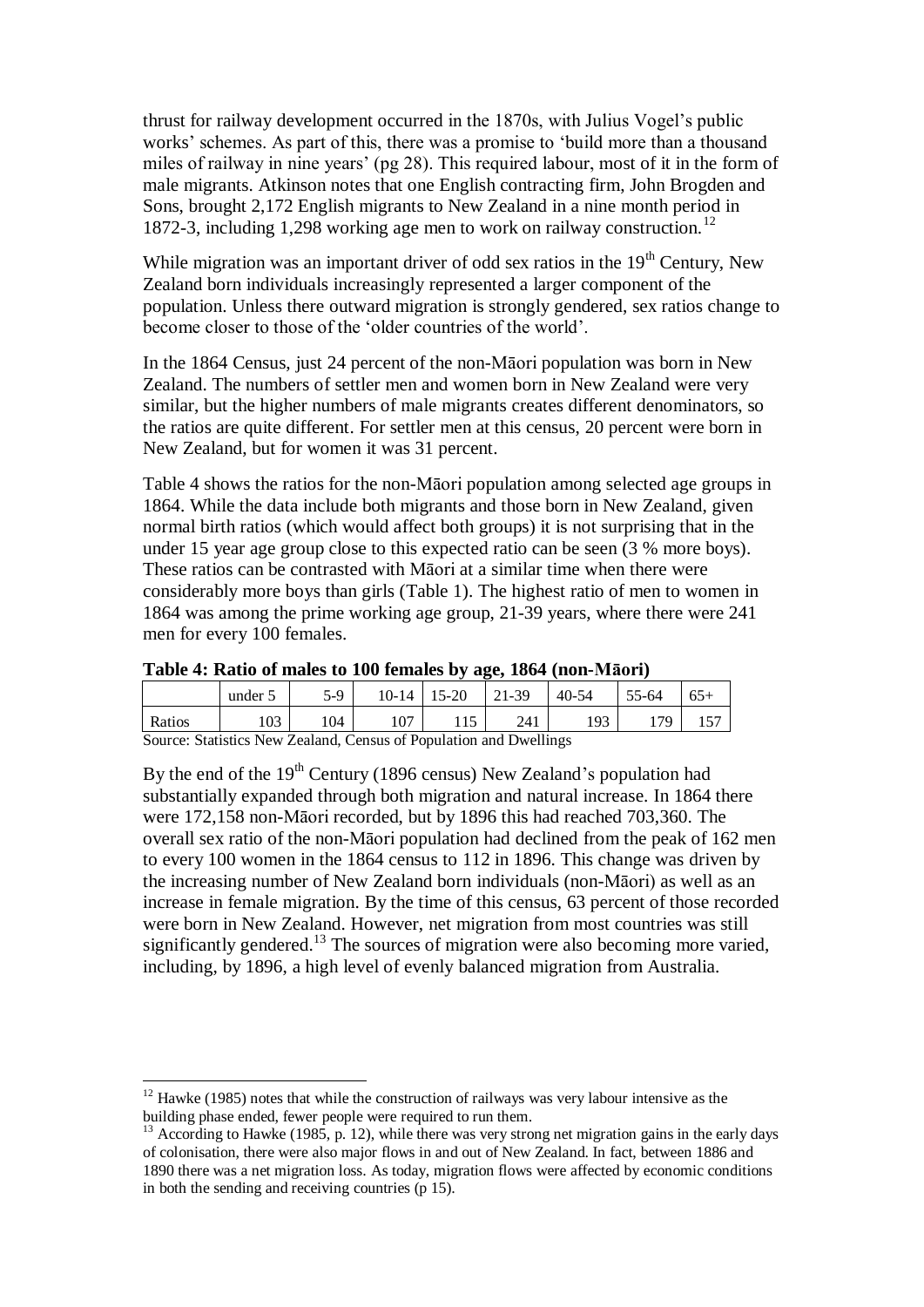|                                        | Male    | Female  | Ratio of men to<br>100 women |
|----------------------------------------|---------|---------|------------------------------|
| Australia                              | 10,799  | 10,862  | 99                           |
| New Zealand                            | 221,085 | 220,576 | 100                          |
| England                                | 65,750  | 49,258  | 133                          |
| Scotland                               | 28,567  | 21,254  | 134                          |
| Shetlands                              | 254     | 266     | 95                           |
| Wales                                  | 1,290   | 858     | 150                          |
| Ireland                                | 24,835  | 21,202  | 117                          |
| Austro-Hungary                         | 749     | 132     | 567                          |
| France                                 | 494     | 204     | 242                          |
| Germany                                | 3,010   | 1,585   | 190                          |
| Denmark                                | 1,373   | 752     | 183                          |
| Norway                                 | 892     | 369     | 242                          |
| Sweden                                 | 1,310   | 204     | 642                          |
| China                                  | 3,695   | 24      | 15,396                       |
| India                                  | 710     | 528     | 134                          |
| Northern America (not further defined) | 620     | 349     | 178                          |
| Canada                                 | 804     | 522     | 154                          |
| <b>United States of America</b>        | 542     | 238     | 228                          |
| Born At Sea                            | 647     | 675     | 96                           |
| <b>NS</b>                              | 407     | 197     | 207                          |
| Total                                  | 371,415 | 331,945 | 112                          |

**Table 5: Total non-Māori males and females living in New Zealand by country of birth, 1896**

Source: Statistics New Zealand, Census of Population and Dwellings

Note: Only those countries where there were 500 or more people recorded are included.

So what factors drove the reducing sex ratios from the mid 1800s until the latter part of the century? Certainly an increasing proportion of the population being born in New Zealand was an important factor. In addition, although the flow of males into New Zealand (and often out again), in the  $19<sup>th</sup>$  Century was strong Hasting (2002) shows that tens of thousands of women migrated to New Zealand in the 1870s and 1880s. This was often through an assisted passage such as schemes organised by Julius Vogel to overcome labour shortages and to increase the European population.<sup>14</sup> McDonald (1999, p 26) also notes that during the Otago gold rush, in order to try and provide some balance to the influx of males, provincial agents in Edinburgh and London were requested to stop recruiting all but single women as migrants.

In relation to wider female migration flows, Hasting (p 29) notes that:

 $\overline{a}$ 

Many of the migrant women were the wives of farm labourers, builders, carpenters, stonemasons and dairy men. The colony also wanted an abundant supply of single women – first to work as domestic servants, cooks, dairy maids and nurses, then to marry Pakeha bachelors, who greatly outnumbered Pakeha women, and produce many children.

<sup>&</sup>lt;sup>14</sup> Hawke (1985, p. 12) shows that policy had an influence on who came to New Zealand, with an estimated 70% of migrants assisted between 1871 and 1891.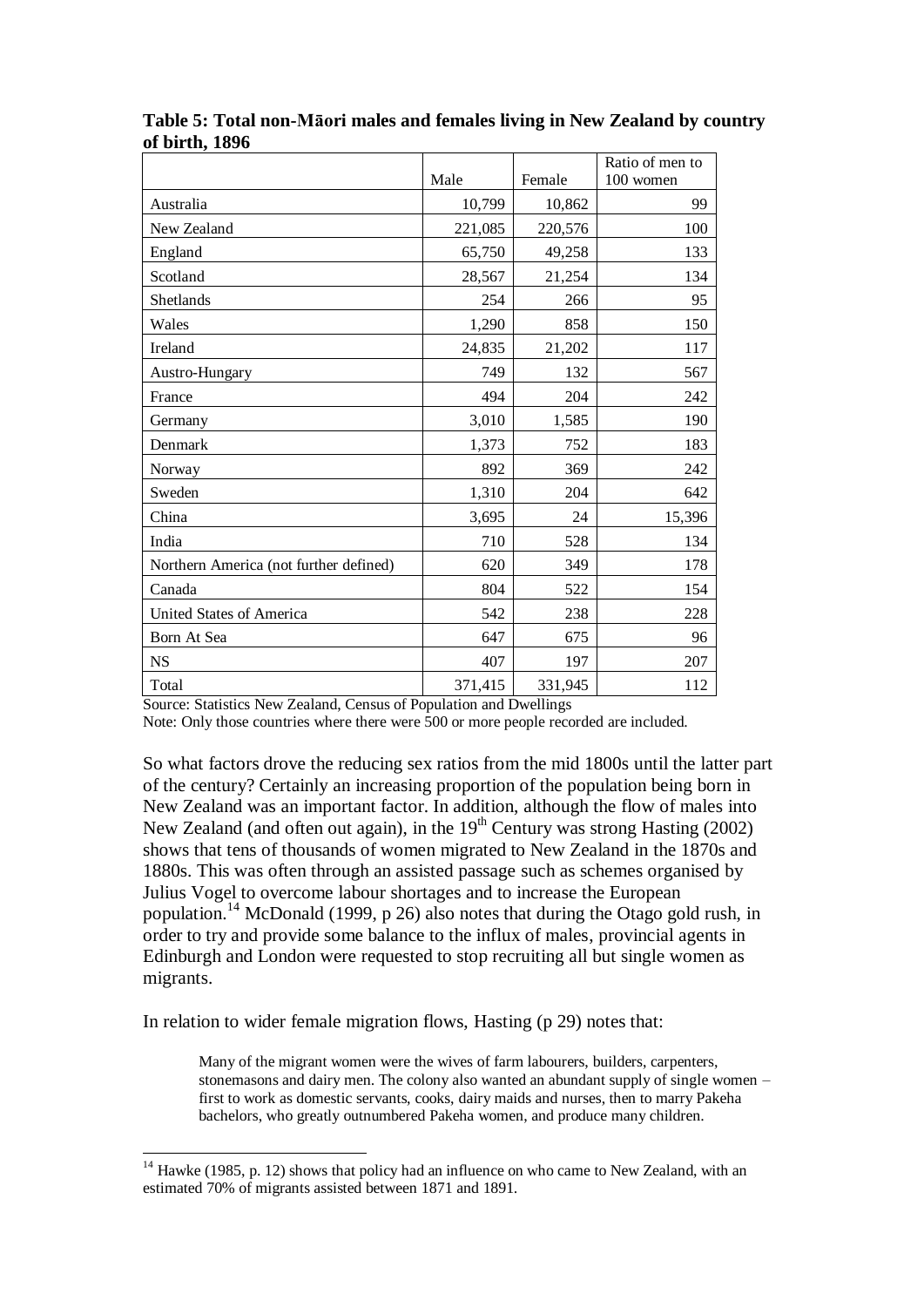The migration of domestic workers was important and represented an early example of female, labour market driven, migration. In the 1896 Census, there were 17,791 domestic workers, the third largest occupation in that census. Domestic service was the single largest employment category for women from the 1880s to the 1930s (Williams, Tortell and Callister, 2009). Domestic work as a factor in influencing sex ratios is something to which we will return in the next section.

# **The period from 1901 to 2006**

Between 1901 the population grew steadily from 772,000 residents to just over 4 million by 2006. As Franklin pointed out in 1956, the age distribution of the population is an important underpinning to overall sex ratios. The age distribution has shifted over a long time period (Figure 1). While the population in the 15-64 year age group stayed relatively stable at between 60 and 70 percent of the total population for the whole period shown (1901 to 2006), the young population declined as a proportion. In contrast, the proportion aged 65 years and older increased. This means the overall sex ratios of New Zealand have been increasingly influenced by the ratios in the 65 and over age group.

# **Figure 1**



Source: Statistics New Zealand, Census of Population and Dwellings

Between the 1891 and 1911 census, the overall sex ratio was relatively stable with an excess of between eleven and thirteen percent more men than women (Table 2). However, reflecting the temporary outward migration of young men serving overseas during WW1, the sex ratios reached a near balance in the 1916 census. Again reflecting the significant number of New Zealand men who were overseas at the end of WW2, at the census collected in 1945 more women than men were recorded. In 1971, a balance between women and men was reached. In each subsequent census there have been more women recorded than men. However, it was from the 1981 census onwards that the excess of women became more obvious to the wider public. Sparked in part by this observation, demographers sought to explain this transition as primarily related to gender-biased misenumeration in 1976. This misenumeration was attributed to the timing of an announcement of an impending crackdown on migrant overstayers, with Pacific populations being especially targeted. It was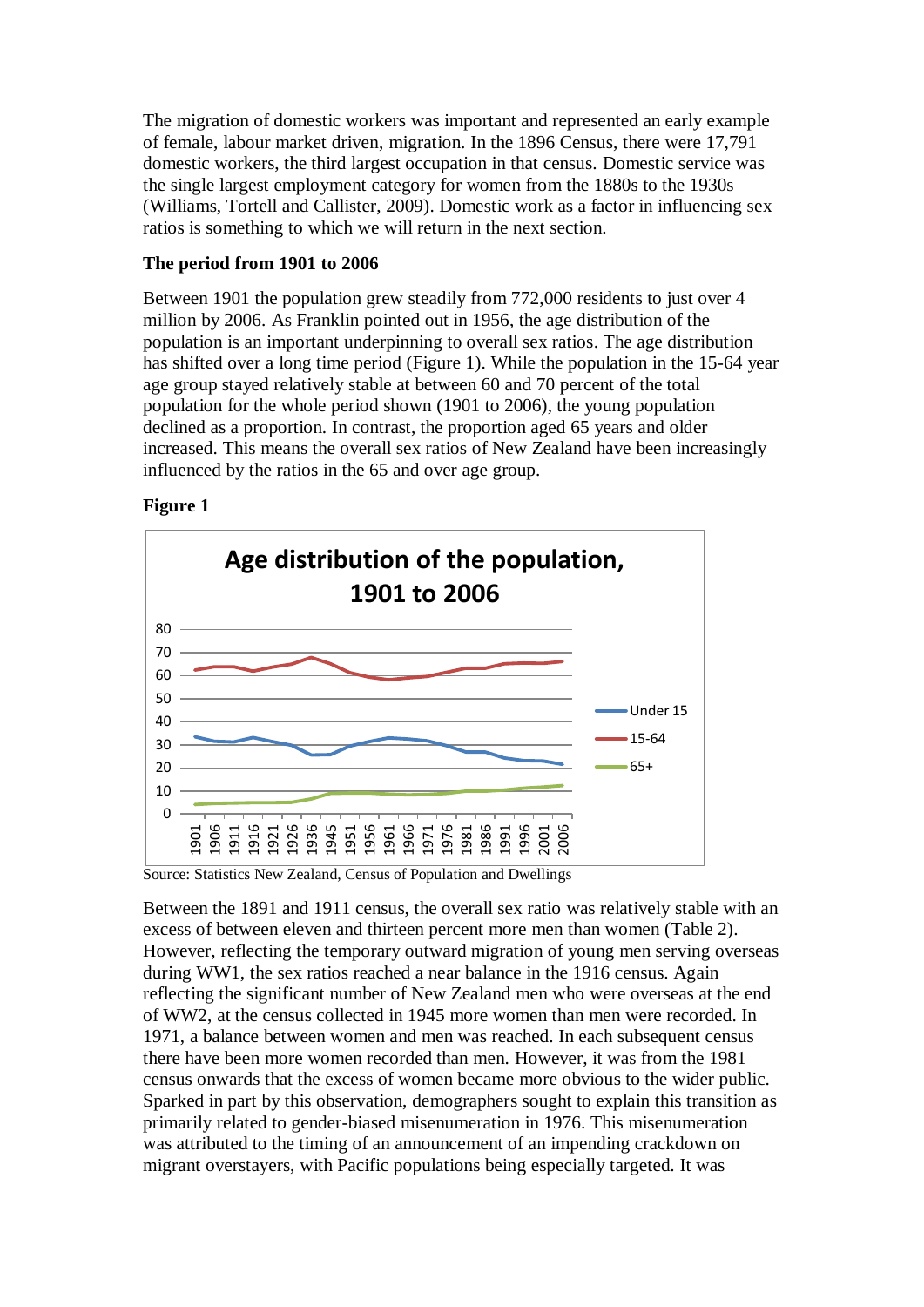assumed at the time that this was an aberration of the 1976 and 1981 enumerations (Papps, 1983).

However, this trend has continued, suggesting that observed changes in sex ratios were not simply related to undercount but indicated a social transition of a different nature. Subsequently, this trend was assumed to be the result of an ageing population, with more women than men in the growing older age groups due to gender differences in life span. In fact, this is the angle Australian researchers take when considering the long-term reversal of more men than women living in Australia (Opeskin and Kippen, 2011).

By the 2006 Census, there were 95 men for every 100 women residing in New Zealand. In 2006, around a quarter of resident New Zealanders were born overseas and, as already indicated, historically migration has strongly influenced sex ratios. However, as Table 6 shows, the overall ratio of 95 men to 100 women also applies to those born in New Zealand. Table 6 can also be compared with data from the 1864 Census (Table 2). A number of patterns are evident. While England has remained an important source of migrants, New Zealand now draws migrants from all over the world. In fact by 2006, the second largest source country was China. But another difference is that amongst most major migrant populations living in New Zealand there are now more women than men, with two exceptions in this table being migrants from India and the Netherlands. In contrast, Japan and the Philippines stand out as supplying significantly more women than men as residents of New Zealand. There are now more women than men from China living in New Zealand, a vastly different picture to early Chinese migration. These differing patterns partially reflect labour market related migration, for example recent Indian migration influenced by male dominated IT migration and Filipino migration linked to employment in areas such as nursing (Badkar et al, 2007). The higher number of men than women from the Netherlands reflects earlier gendered migration.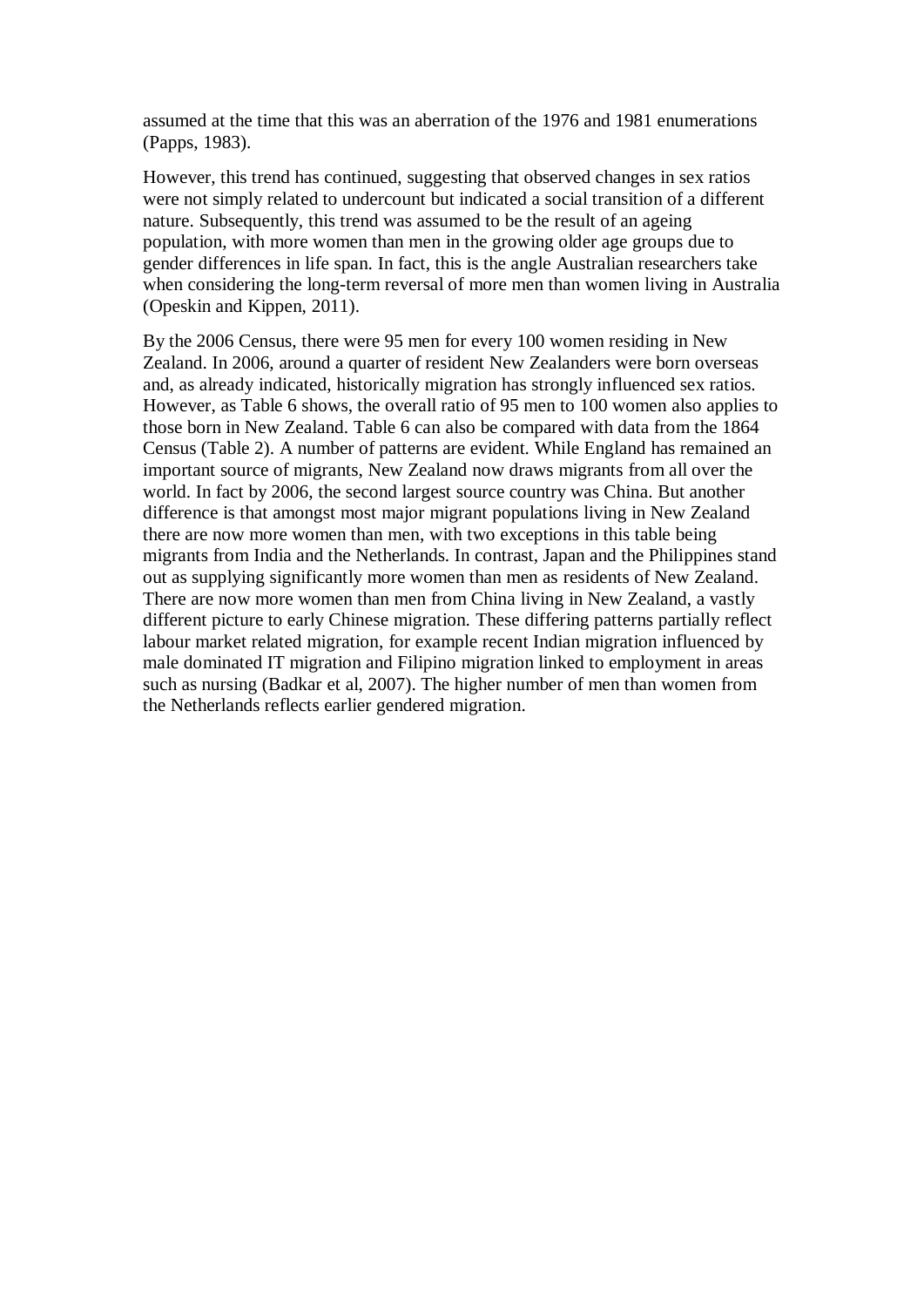|                                 |           |           | Males              |
|---------------------------------|-----------|-----------|--------------------|
|                                 | Males     | Females   | per 100<br>females |
| Total                           | 1,926,633 | 2,025,495 | 95                 |
| New Zealand                     | 1,449,879 | 1,519,560 | 95                 |
| England                         | 113,514   | 113,406   | 100                |
| China, People's Republic of     | 38,721    | 42,327    | 91                 |
| Australia                       | 35,130    | 39,114    | 90                 |
| Samoa                           | 24,492    | 26,613    | 92                 |
| India                           | 23,748    | 21,648    | 110                |
| South Africa                    | 21,189    | 22,116    | 96                 |
| Fiji                            | 18,762    | 19,917    | 94                 |
| Scotland                        | 15,645    | 15,909    | 98                 |
| Korea, Republic of              | 14,361    | 16,254    | 88                 |
| <b>United States of America</b> | 13,965    | 14,838    | 94                 |
| Netherlands                     | 13,191    | 11,976    | 110                |
| Tonga                           | 10,368    | 10,380    | 100                |
| Germany                         | 8,415     | 10,230    | 82                 |
| Philippines                     | 6,444     | 9,987     | 65                 |
| Malaysia                        | 7,314     | 8,115     | 90                 |
| Japan                           | 5,208     | 9,849     | 53                 |
| Cook Islands                    | 7,056     | 7,761     | 91                 |
| Canada                          | 5,673     | 6,969     | 81                 |
| Taiwan                          | 5,163     | 6,273     | 82                 |

| Table 6: Sex ratios for those born in New Zealand and by main country of birth |
|--------------------------------------------------------------------------------|
| (those with more than 10,000 residents), 2006                                  |

Source: Statistics New Zealand, Census of Population and Dwellings

Part of the pattern in Table 6 reflects the ageing of both New Zealand born and migrant populations. However, close examination of the data indicates that the imbalances had started to be strong in the 25-49 year age groups; age groups where such ratios would not be expected. As noted at the start of the paper, Bernard Salt coined the term 'Man Drought' in 2005 and, since then, the media has taken a keen interest in the excess of women in this prime couple forming age group. Table 7 is a subset of the original Table 2. It begins at the start of the  $20<sup>th</sup>$  Century when sex ratios were starting to equalise in New Zealand. It focuses on two age younger groups for New Zealand, namely 25-49 years and a narrower 25-34 years, and two older age groups, 65 years and over then 80 years and over. The wider 25-49 year age group excludes a significant number of soldiers overseas in both 1916 and 1945, so the effects of war migration are not so strong. Again, England and Wales data are included as a comparison.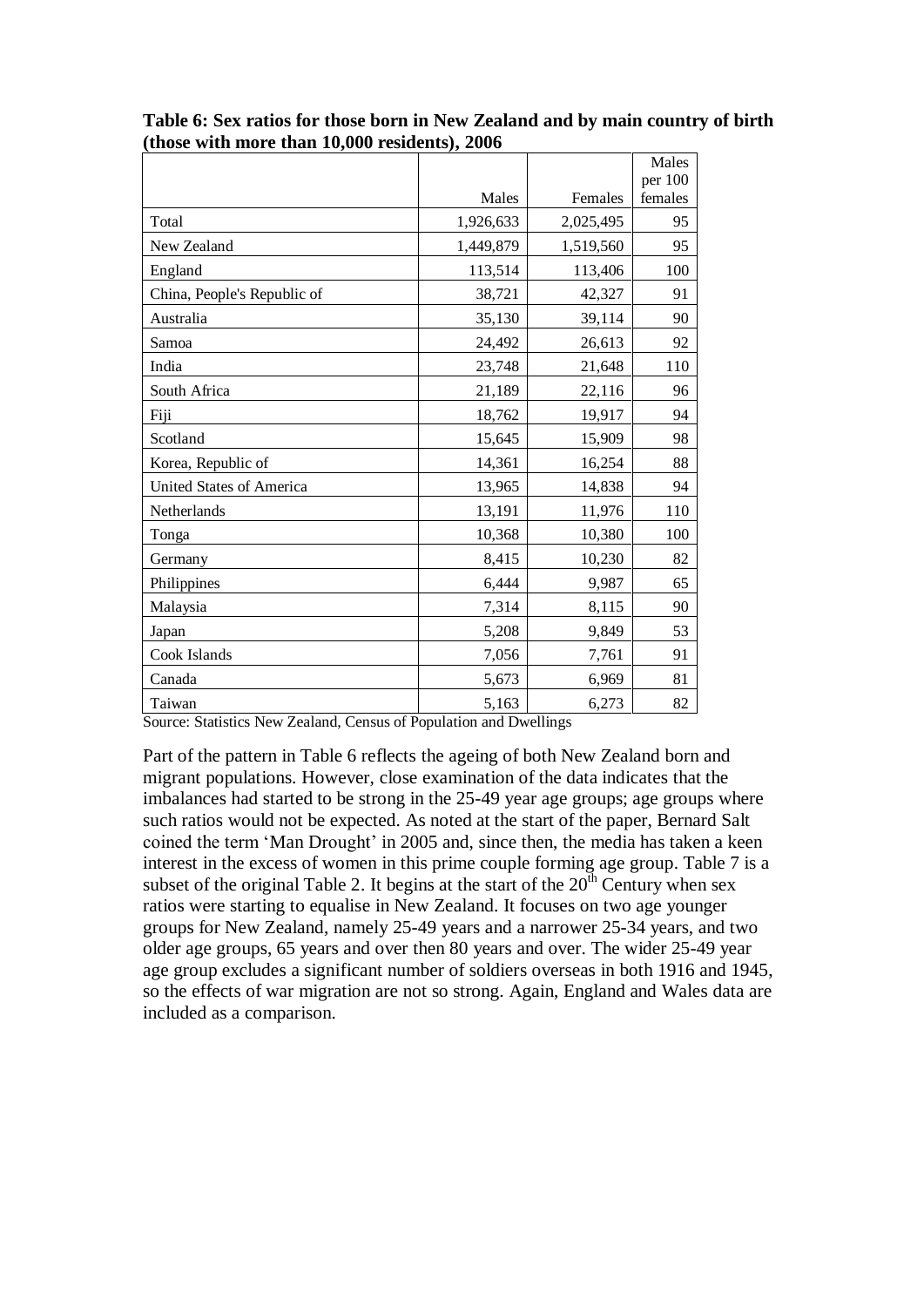|      | $\lambda$ and and $\lambda$ $\lambda$ -47 in England and Wales, 1901 to 2000 |            |             |           |           |
|------|------------------------------------------------------------------------------|------------|-------------|-----------|-----------|
|      | England<br>and Wales                                                         |            |             |           |           |
|      | $(25-49)$                                                                    | NZ (25-49) | $NZ(25-34)$ | $NZ(65+)$ | $NZ(80+)$ |
| 1901 | 92                                                                           | 114        | 106         | 160       | 122       |
| 1906 | 92                                                                           | 117        | 115         | 153       | 121       |
| 1911 | 92                                                                           | 116        | 115         | 137       | 128       |
| 1916 | 90                                                                           | 100        | 90          | 124       | 137       |
| 1921 | 86                                                                           | 103        | 95          | 119       | 123       |
| 1926 | 86                                                                           | 101        | 96          | 112       | 109       |
| 1936 | 90                                                                           | 100        | 104         | 101       | 99        |
| 1945 | 96                                                                           | 93         | 85          | 95        | 83        |
| 1951 | 97                                                                           | 102        | 100         | 91        | 79        |
| 1956 | 97                                                                           | 103        | 106         | 86        | 78        |
| 1961 | 99                                                                           | 103        | 106         | 78        | 71        |
| 1966 | 101                                                                          | 104        | 104         | 75        | 65        |
| 1971 | 101                                                                          | 103        | 102         | 74        | 56        |
| 1976 | 102                                                                          | 103        | 102         | 74        | 49        |
| 1981 | 102                                                                          | 101        | 99          | 73        | 47        |
| 1986 | 101                                                                          | 101        | 99          | 73        | 47        |
| 1991 | 100                                                                          | 100        | 99          | 72        | 49        |
| 1996 | 99                                                                           | 98         | 96          | 73        | 50        |
| 2001 | 99                                                                           | 96         | 94          | 76        | 51        |
| 2006 | 99                                                                           | 92         | 92          | 81        | 57        |

**Table 7: Ratios of men to 100 women aged 25-49, 25-34, 65+ and 80+ in New Zealand and 25-49 in England and Wales, 1901 to 2006**

Sources: Statistics New Zealand, Census of Population and Dwellings and Max Plank Mortality Project

A number of patterns are evident in this Table:

- $\bullet$ Early on England and Wales had a small shortage of males in the 25-49 year age group, but from the 1960s numbers are roughly even.
- $\bullet$ For New Zealand, in the 25-49 year age group the ratios change from an excess of males to an excess of females. The effect of WW 2 is seen in this trend.
- In New Zealand, in the younger subset age group of 25-34 years, there is also the  $\bullet$ move from a male to a female excess. But both WW1 and WW2 affect this trend.
- In the New Zealand 65 years and older age group, there is an initial excess of  $\bullet$ males, but from 1945 onwards females have been in greater numbers. The early excesses of males were due to neither lower male mortality rates nor greater male longevity, but rather to cohort sex ratios, that is to say the ageing of the  $19<sup>th</sup>$ Century population that was more strongly male dominated. In the 2006 Census there was a slight reversal of this pattern as male and female life expectancies converge.
- This pattern can also be seen in the 80 years and older age group. However, in this group since the middle of the  $20<sup>th</sup>$  Century the excess of women has become much stronger but again with a slight reversal in 2006. This is related to cohort life expectancy differentials (Didham and Cheung, 2012)

An analysis of the reasons for the recent odd sex ratios in both the 25-49 and narrower 25-34 year age groups have identified a complex mix of migration (in and out), a small contribution by gendered mortality and issues of gendered undercount (Bedford et al, 2010). A breakdown of census data by ethnicity and five year bands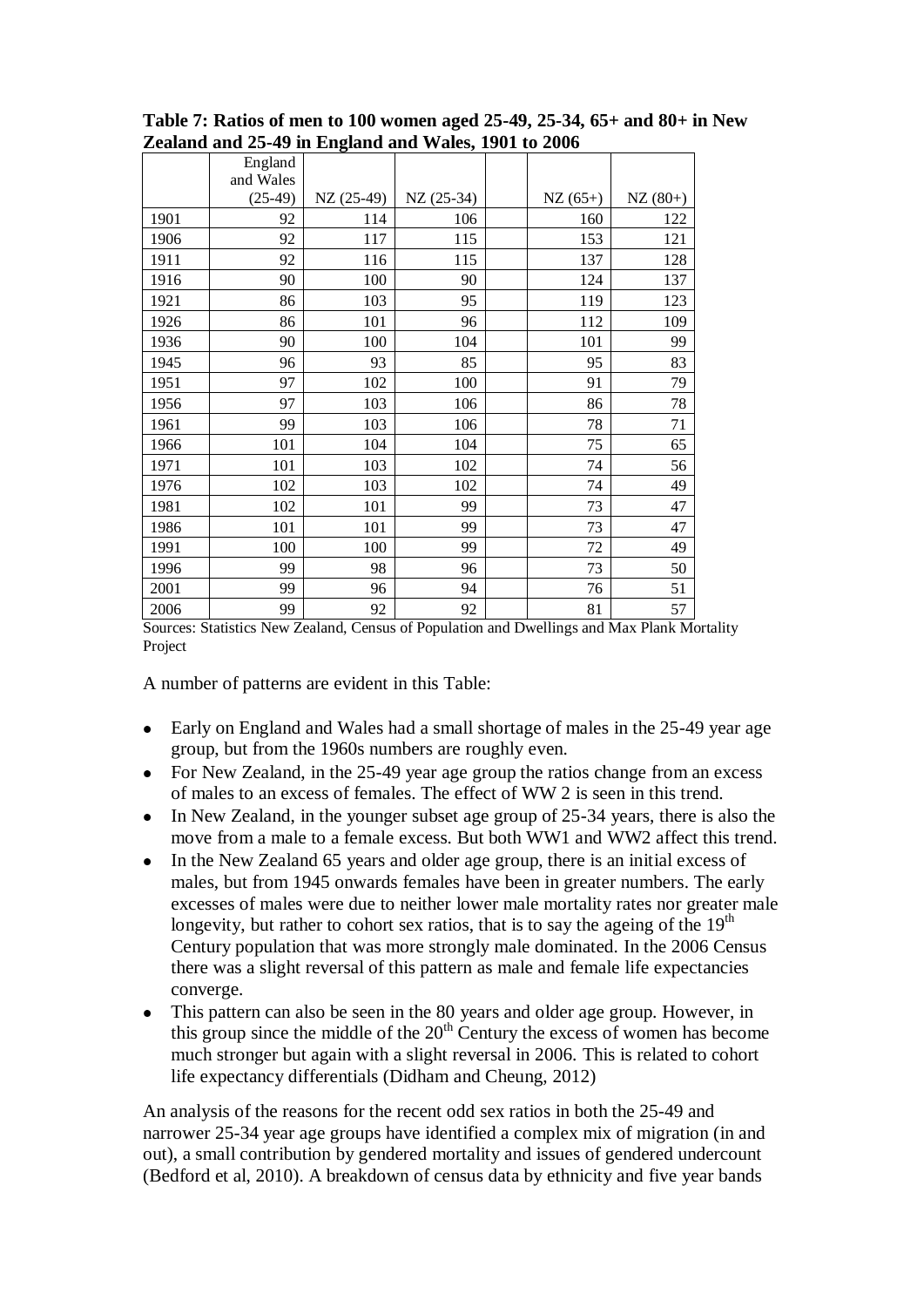within the 25-49 year age group showed that Asians, in particular, stood out in terms of odd sex ratios (Badkar et al, 2007). In the 30-34 year age group there were only 78 Asian men for every 100 Asian women and even lower at 73 for the 35-39 year age group. These Asian ratios are particularly driven by gendered migration. This includes Asian women arriving to undertake jobs that could be broadly viewed as 'domestic work'.

# **Sex ratios and geography: The mid 1800s to 2006**

In 1956, New Zealander geographer, Harvey Franklin, published an article which analysed local sex ratios. While highlighting the standard drivers of national sex ratios (births, deaths and external migration), he also demonstrated the importance of internal migration as a driver of local sex ratios. In addition, Franklin drew attention to the importance of local economic activity in creating gendered employment, an effect much stronger historically due to the very gendered nature of particular occupations and industries. His work and that of others shows that in the  $19<sup>th</sup>$  and early  $20<sup>th</sup>$  Centuries the most dramatic shortage of men was seen in rural areas. However, by the 2006 census a 'Man Drought' was widespread across New Zealand. Over the whole period, there were significant changes in where people lived in New Zealand, with a significant overall shift to urban living.

Houston (1970: 30) draws on the New Zealand Colonial Blue Book to show sex ratios across New Zealand in 1843.

| Settlement                  | Male  | Female | Number of men |
|-----------------------------|-------|--------|---------------|
|                             |       |        | to every 100  |
|                             |       |        | women         |
| County of Eden Parish of    | 1,506 | 1,016  | 148           |
| Waitemata                   |       |        |               |
| District of Port Nicholson  | 2,106 | 1,702  | 124           |
| District of Nelson          | 1,588 | 1,354  | 117           |
| District of New Plymouth    | 618   | 473    | 131           |
| District of Banks Peninsula | 183   | 138    | 133           |
| District of Bay of Island   | 393   | 276    | 142           |
| District of Hokianga        | 156   | 80     | 195           |
| Total                       | 6,550 | 4,939  | 133           |

**Table 8: Estimated European Population in 1843**

Source: Houston (1970: 30)

By the 1861 Census, there continued to be more non-Māori men than women in all provinces (Table 9). However, the Otago and Southland province stands out with a ratio of 332 men to every 100 women. But an uneven ratio was the most extreme in the prime working age group. In the 21-40 year age group there were 585 males for every 100 women in Otago and Southland at this time. These areas were, at that time, major gold mining areas and a large proportion of the male populations were labour migrants, some with families living in other areas. McDonald (1999, p. 24) notes that extreme sex ratios were often associated with gold rushes in both New Zealand and Australia, but also that these extremes could be short lived as the rush lost its intensity.

Women were nevertheless not excluded from these emergent and itinerant societies, with many involved in the New Zealand gold-rushes in a number of capacities,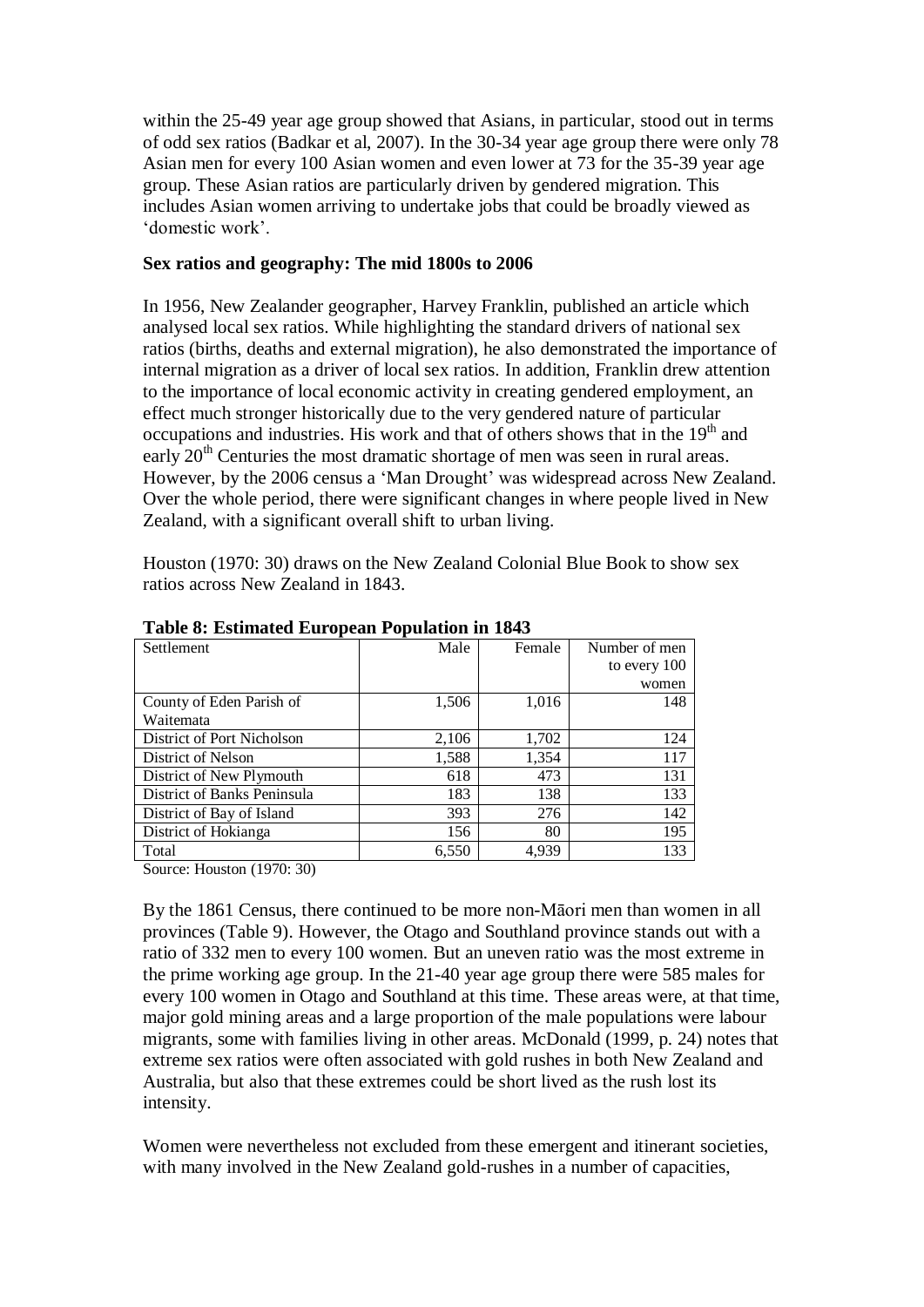including a small number directly in mining (Eldred-Grigg, 2008). At this census, 25 percent of the non-Māori population lived in Auckland, with just under 30 percent in Otago/Southland. The lowest ratios were to be found in Wellington (112) followed by Auckland (124) indicating that urban areas tended to attract more women.

|                        |        |         | Ratio of |
|------------------------|--------|---------|----------|
|                        |        |         | men to   |
|                        |        |         | 100      |
|                        | Males  | Females | women    |
| Auckland               | 13,494 | 10,926  | 124      |
| Taranaki               | 1,169  | 875     | 134      |
| Wellington             | 6,626  | 5,940   | 112      |
| Hawkes Bay             | 1,667  | 944     | 177      |
| Nelson and Marlborough | 6,840  | 5,411   | 126      |
| Canterbury             | 8,939  | 7,101   | 126      |
| Otago and Southland    | 22,268 | 6,715   | 332      |
| <b>Stewarts Island</b> | 32     | 24      | 133      |
| Total                  | 61.035 | 37.936  | 161      |

**Table 9: Number of non-Māori men and women, 1861**

Source: Statistics New Zealand, Census of Population and Dwellings

In reporting changes in sex ratios for the 'European' population between the 1854 and the 1874 censuses, Houston (1970: 31) reports that the population had increased from just over 32,000 to 'just short of 300,000' but that numbers of women in each province had not changed much:

Whilst the total population had increased, the [relative] number of women brave enough or foolhardy enough to tempt fortune by settling in the unstable land had changed but little.

The balance of population in each province was reported in yearbooks and, by the end of the 19<sup>th</sup> Century, ratios had reduced, in fact, not only in New Zealand overall but, reflecting the growing proportion of New Zealand born individuals, also in most of the provinces (Table 10). In 1896, the most extreme ratio was in Westland at 127 men for every 100 women although this was a relatively small province.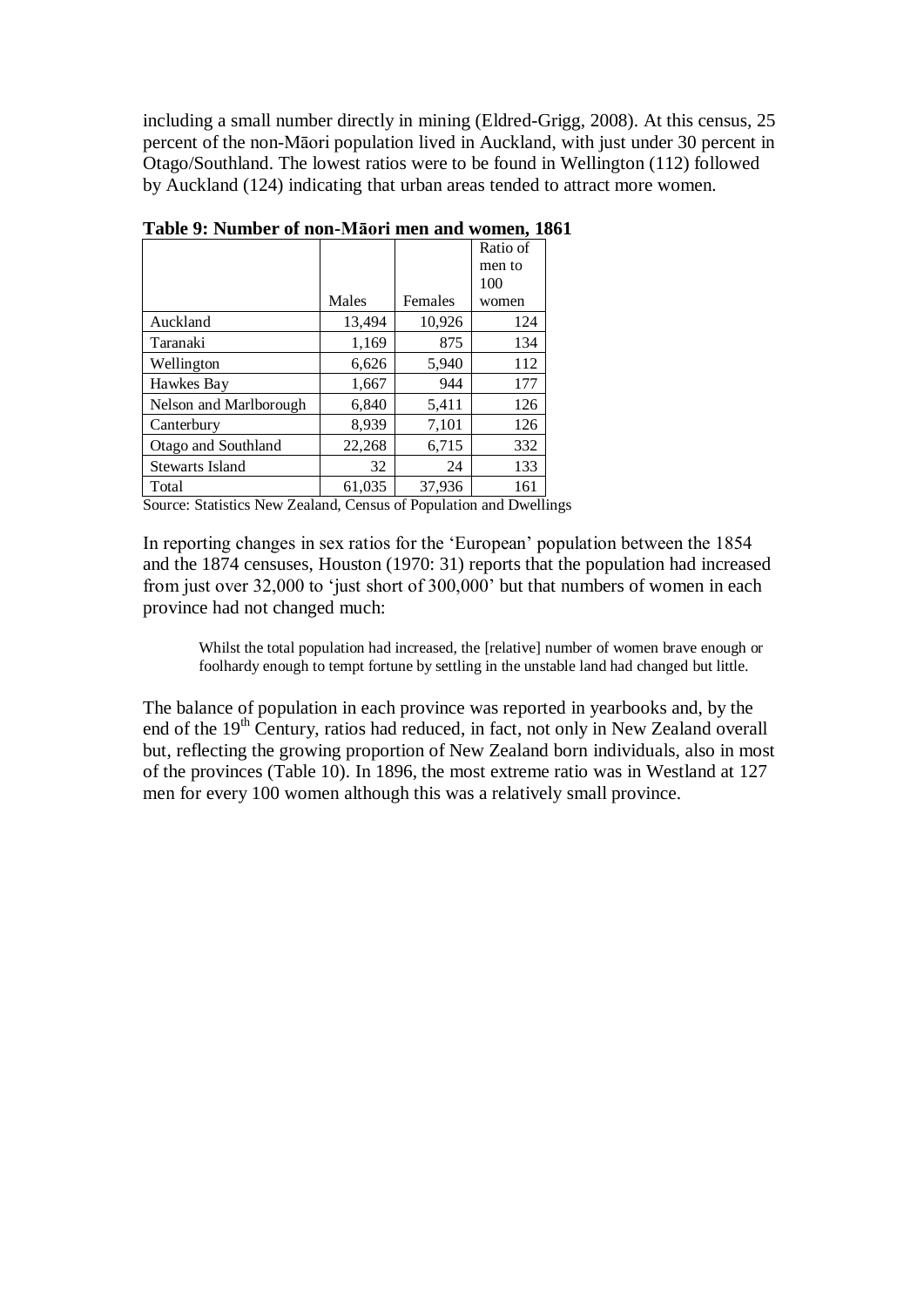|                             |         |         | Ratio  |
|-----------------------------|---------|---------|--------|
|                             |         |         | of men |
|                             |         |         | to 100 |
|                             | Males   | Females | women  |
| Auckland                    | 81,206  | 72,358  | 112    |
| Taranaki                    | 16,900  | 14,275  | 118    |
| Hawke's Bay                 | 18,397  | 15,641  | 118    |
| Wellington                  | 64,586  | 57,268  | 113    |
| Marlborough                 | 6,704   | 5,779   | 116    |
| Nelson                      | 19,574  | 16,160  | 121    |
| Westland                    | 8,106   | 6,363   | 127    |
| Canterbury                  | 69,708  | 66,150  | 105    |
| Otago (including Southland) | 86,098  | 77,846  | 111    |
| Chatham Islands             | 132     | 102     | 129    |
| Kermadec Islands            | 4       | 3       | 133    |
| Totals                      | 371,415 | 331,945 | 112    |

**Table 10: Number of non-Māori men and women, 1896**

Source: Statistics New Zealand, Census of Population and Dwellings

As now, Australia tended to be seen as the region with which to compare sex ratio data.<sup>15</sup> For example, the initial 1893 New Zealand Yearbook had a separate section titled 'Proportions of the Sexes" which began with the following statements about New Zealand and the trans-Tasman colonies:

Excluding the Maori population, the females in the colony are now in the proportion of 88.45 to every 100 males. The proportion of females to males is greater in New Zealand than in Queensland, New South Wales, and Western Australia, but less than in Victoria, South Australia, and Tasmania.

Writing in 1999 (p. 28-29), McDonald also compares New Zealand provincial ratio with those of the Australian colonies. She shows that from 1861 to 1881, New Zealand had higher excesses of men overall. However, McDonald goes on to show that, in each country, there was considerable variation again affected by local events such as gold rushes.<sup>16</sup>

New Zealand's 1893 Yearbook also showed the estimated numbers of men and women in each provincial district for 1892. Like today, population estimates were calculated in periods between censuses. Importantly, when undertaking these estimates, the 1893 Yearbook writers, echoing demographic statisticians for the previous 40 years, note a problem that continues to challenge Statistics New Zealand today when producing inter-censual population estimates:

There are no records of interprovincial arrivals and departures, and therefore in times of change the further the date from the last census the greater the liability to error. New Zealand being insular, the excess of arrivals over departures taken for the whole colony can be fairly

 $\overline{a}$ 

<sup>&</sup>lt;sup>15</sup> The early yearbook comments probably relate to the "Seven Colonies of Australasia" tradition. There was no "Australia" before 1901, and New Zealand, along with NSW, Victoria and other part of Australia, was one of the seven colonies of Australasia.

<sup>&</sup>lt;sup>16</sup> McDonald (1999) shows that, by the turn of the  $19<sup>th</sup>$  century, overall ratios in New Zealand and Australian had converged.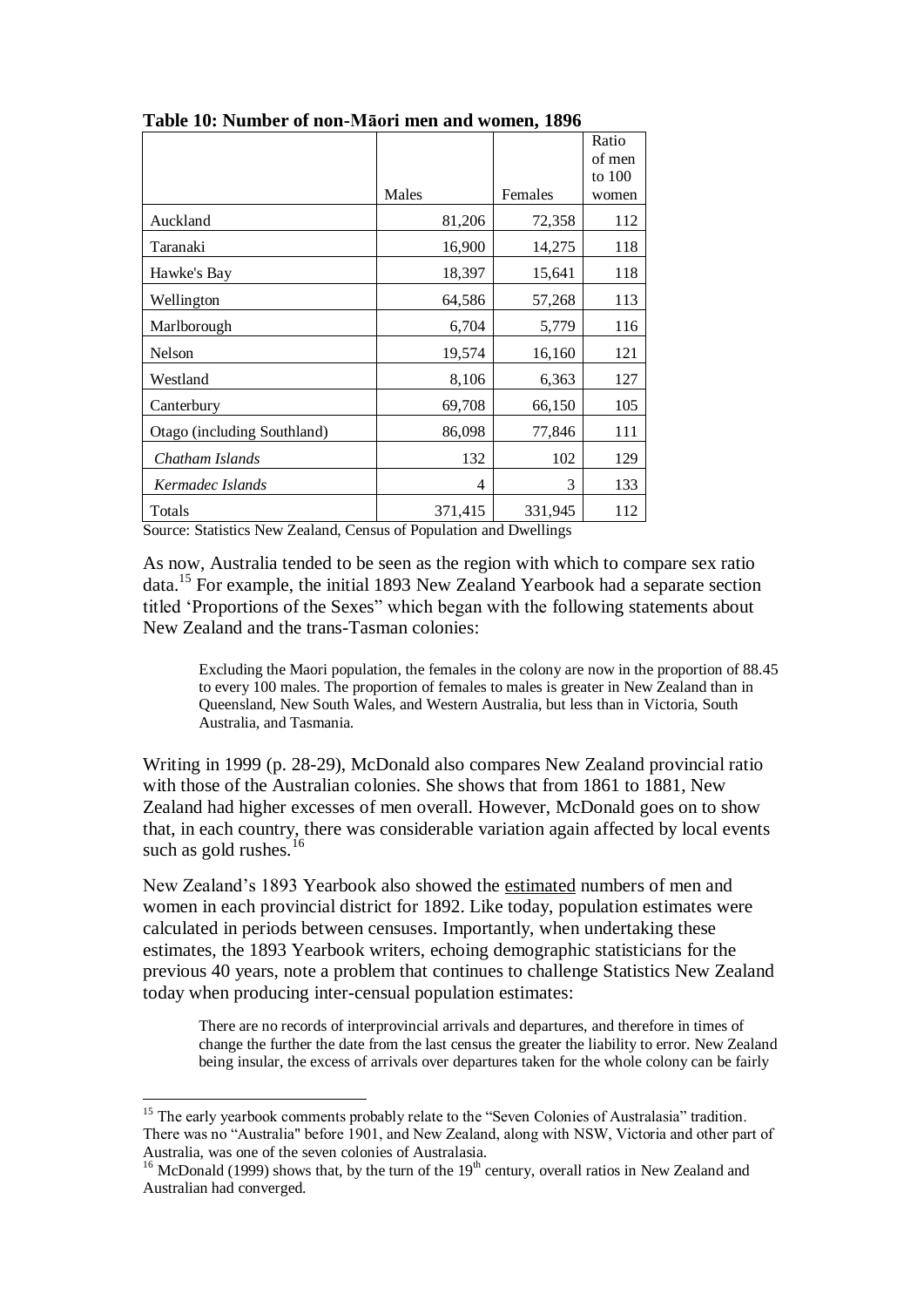well arrived at, and the excess of births over deaths, or natural increase, can also be found. giving a close estimate to the population of the colony for any year; but the internal movement of population cannot be determined, and therefore the subjoined figures must be accepted as approximations only.

The *New Zealand Official Yearbook 1919* noted an overall 'gradual equalization of the sexes' but also that:

While the male sex predominates in the country as a whole, that position does not obtain in every locality. Generally speaking, the females, following the natural course of events, prevail in the older-settled districts. In the wilder or newer-developed regions men regain their numerical superiority.

Even though by the 1951 census, there were roughly equal numbers of men and women living in New Zealand, the 1954 *New Zealand Official* Yearbook still noted that '[t]here are marked differences in the sex proportions of the population of different parts of New Zealand'. Based on a ratio of females to 1000 males, the yearbook reported that '[i]n the aggregate of cities and boroughs the ratio was 1,071; in town districts, 1,010; and in counties, 885.' But the data reported on provinces for the 1951 census showed that it was only Canterbury at 1028, Otago (Otago portion) 1016 and Hawke's Bay 1003 where there were more women than men. Westland was the province with the largest male surplus. Otago is interesting for the turnaround from a significant surplus of men in the mid  $19<sup>th</sup>$  Century to a small surplus of women in the mid  $20<sup>th</sup>$  Century.

Researchers have previously noted changes in sex ratios in relation to rural and urban areas. In a 1970 collection of articles on family life in New Zealand, again based on a ratio of women to men, Houston noted (1970: 33):

With the exception of rural-area towns, the urban population first recorded a sex ratio of over 100 in 1901, and has been regularly repeated since that time

Underlying these changes there has been a long term shift from a mainly rural society to one where most people live in towns and cities. Definitions of 'rural' and 'urban' change over time, but when considering changes in New Zealand families, Houston (p. 34) recorded nearly 60 percent of the non-Māori population as living in rural areas in 1881. His data series indicates that, by 1911, numbers of men and women living in rural and urban areas were about even. In a separate series, Houston indicates that, in 1926, just over a third of the New Zealand population lived in a rural area but by 1966 this had declined to 23 percent.

Aside from the 1945 census, the 1981 census was the first to record slightly more women than men in the total population (Table 2 & Table 11).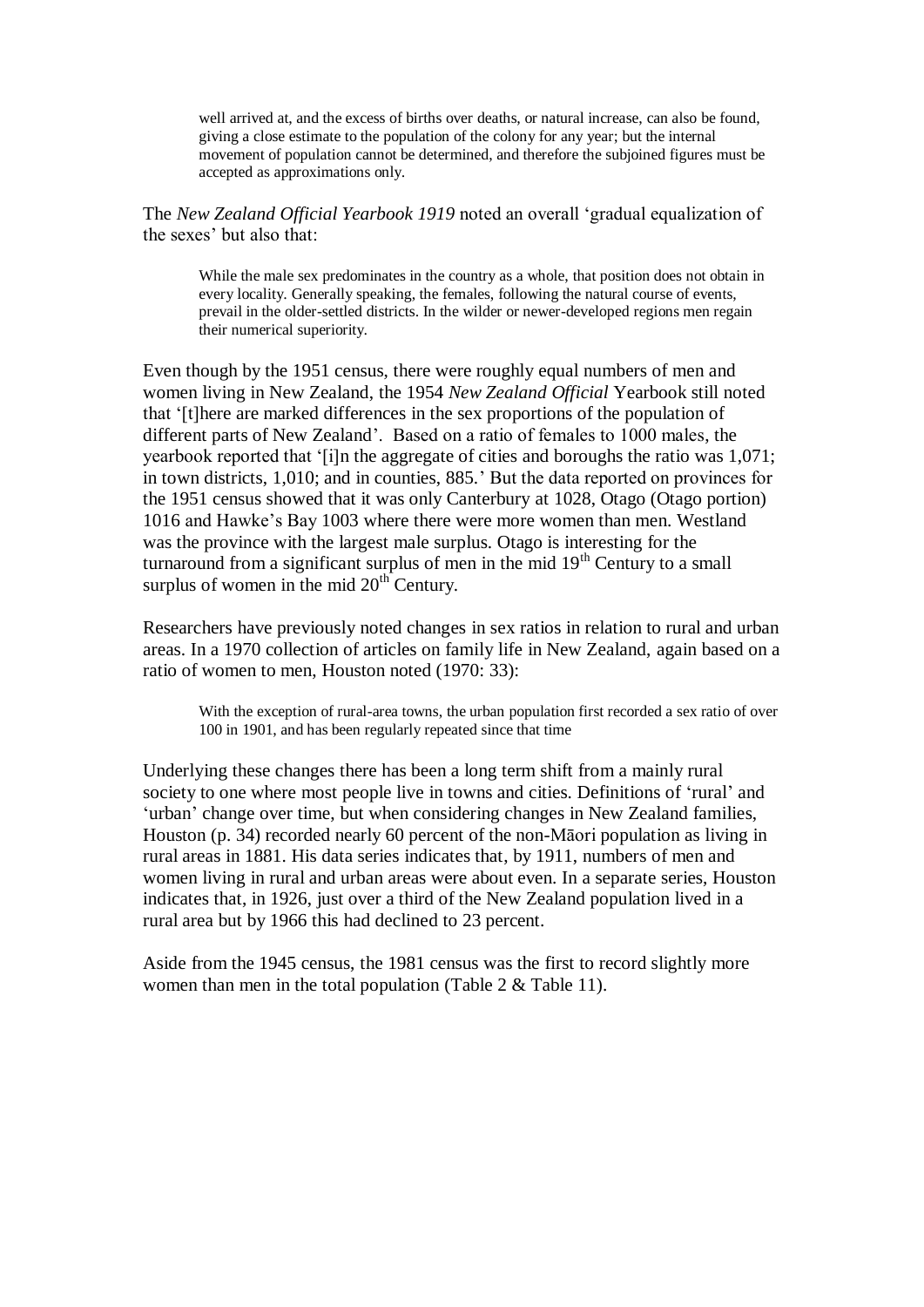|                              |           |           | Ratio of |
|------------------------------|-----------|-----------|----------|
|                              |           |           | men to   |
|                              |           |           | 100      |
|                              | Male      | Female    | women    |
| Northland                    | 56,838    | 55,656    | 102      |
| Central Auckland             | 403,203   | 418,212   | 96       |
| South Auckland-Bay of Plenty | 244,845   | 241,911   | 101      |
| <b>East Coast</b>            | 24,165    | 23,994    | 101      |
| Hawke's Bay                  | 72,318    | 74,601    | 97       |
| Taranaki                     | 52,416    | 52,182    | 100      |
| Wellington                   | 290,229   | 292,221   | 99       |
| Marlborough                  | 17,937    | 17,592    | 102      |
| Nelson                       | 37,737    | 38,088    | 99       |
| Westland                     | 11,592    | 10,923    | 106      |
| Canterbury                   | 207,675   | 212,172   | 98       |
| Otago                        | 89,025    | 91,068    | 98       |
| Southland                    | 54,570    | 52,128    | 105      |
| Total                        | 1,562,553 | 1,580,754 | 99       |

**Table 11: Number of men and women, 1981**

Source: Statistics New Zealand, Census of Population and Dwellings

Assuming gendered undercount is not significantly biasing the data, by the 2006 census there was only one region where there were more men than women (Table 12). This was Westland where there were 103 men for every 100 women. When the age group 25-49 years is considered, by 2006 there was no region in New Zealand where men outnumbered women. In New Zealand, a 'Woman Drought' in all regions in the early colonisation period had by the early  $21<sup>st</sup>$  Century turned into a 'Man Drought' in all regions. $^{17}$ 

 $\overline{a}$ 

 $17$  A more in-depth analysis of local sex ratios in 2006 can be found in Callister and Lawton (2011).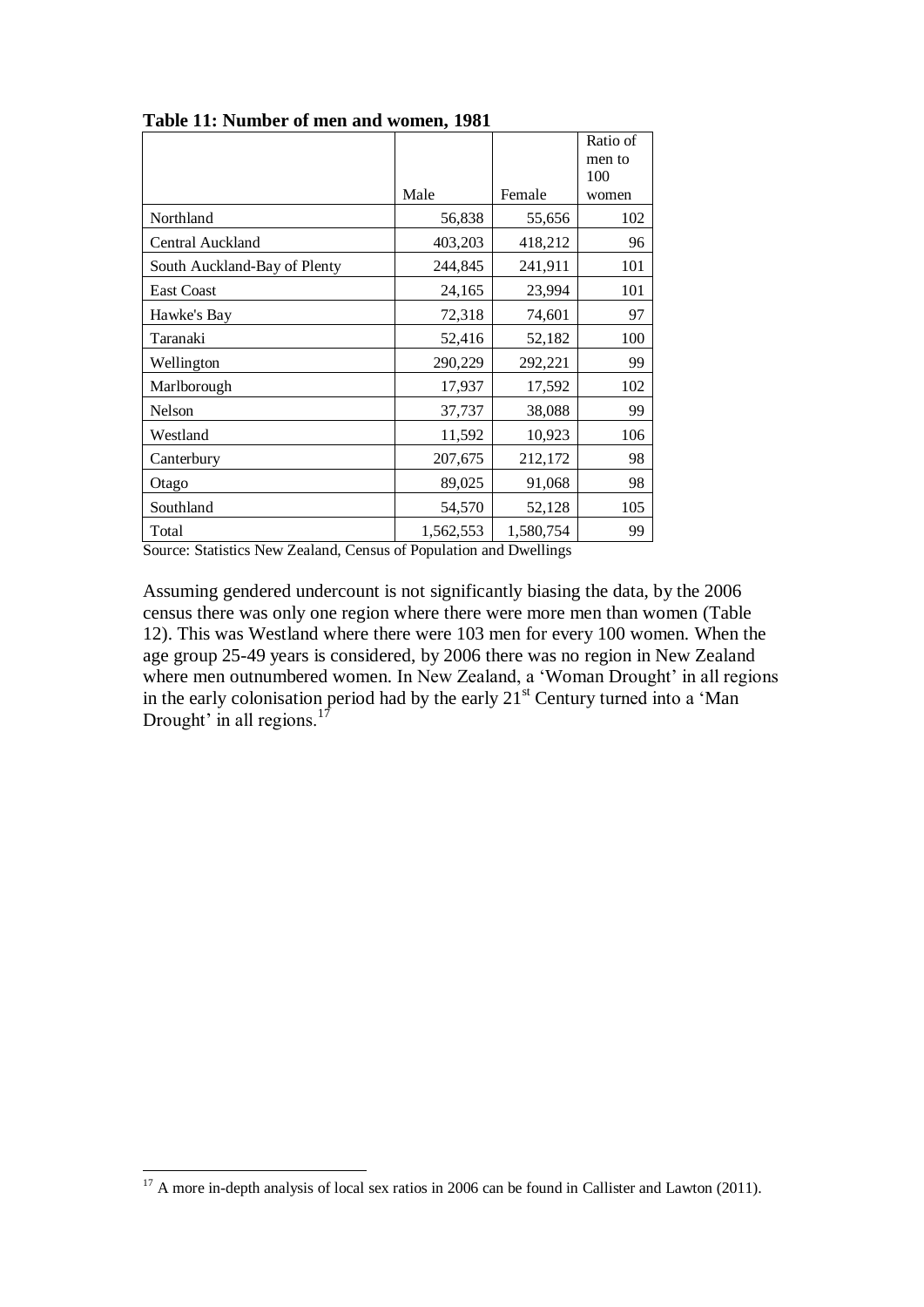|                          |           |           |                  | Ratio         |
|--------------------------|-----------|-----------|------------------|---------------|
|                          |           |           |                  | of men        |
|                          |           |           | Ratio            | to 100        |
|                          |           |           | of men<br>to 100 | women         |
|                          | Male      | Female    | women            | aged<br>25-49 |
| Northland Region         | 72,843    | 75,630    | 96               | 89            |
| <b>Auckland Region</b>   | 634,488   | 668,577   | 95               | 92            |
| Waikato Region           | 187,857   | 194,859   | 96               | 93            |
| Bay of Plenty Region     | 124,812   | 132,567   | 94               | 89            |
| Gisborne Region          | 21,687    | 22,812    | 95               | 90            |
| Hawke's Bay Region       | 71,763    | 76,017    | 94               | 91            |
| Taranaki Region          | 51,144    | 52,983    | 97               | 93            |
| Manawatu-Wanganui Region | 108,360   | 114,063   | 95               | 93            |
| <b>Wellington Region</b> | 217,653   | 231,303   | 94               | 92            |
| <b>Tasman Region</b>     | 22,152    | 22,473    | 99               | 93            |
| Nelson Region            | 20,787    | 22,101    | 94               | 92            |
| Marlborough Region       | 21,216    | 21,345    | 99               | 95            |
| <b>West Coast Region</b> | 15,909    | 15,417    | 103              | 98            |
| Canterbury Region        | 254,685   | 267,147   | 95               | 94            |
| Otago Region             | 94,734    | 99,069    | 96               | 95            |
| Southland Region         | 45,174    | 45,702    | 99               | 97            |
| Total                    | 1,965,264 | 2,062,065 | 95               | 92            |

**Table 12: Number of men and women, 2006**

Source: Statistics New Zealand, Census of Population and Dwellings

### **Sex ratios and living arrangements: The mid 1800s to 2006**

So how have the odd sex ratios affected living arrangements since colonisation? In describing the demographics of early colonisation, Belich (2009) makes a distinction between European 'sojourners' and permanent migrants. He argues that while both groups were male dominated in the early period of European migration, the longer term impact on settler societies would have been quite different. The sojourners' aim was to spend a period overseas and then return to the 'home' country (sometimes to existing marriages) whereas the migrants' aim was to settle. Not surprisingly, in the early period of settlement both groups of men, even if already partnered in the sending country, would often partner with local women and produce 'mixed race' offspring (p. 29). However, Belich notes that when sojourners moved on 'their offspring either melted into the indigenous or slave populations, or formed an intermediate group. If male migrants stayed, they were often integrated into indigenous societies through the classic group-linking mechanism of intermarriage' (pg 30). He suggests that the offspring of neither type of partnership were accepted as full citizens of 'neo-Europes'. Hence, for New Zealand to become a settler society of neo-Europeans the migration of European women was needed. Belich argues that that 'one female settler was worth several males, and one early settler was worth several latecomers' (pg 30).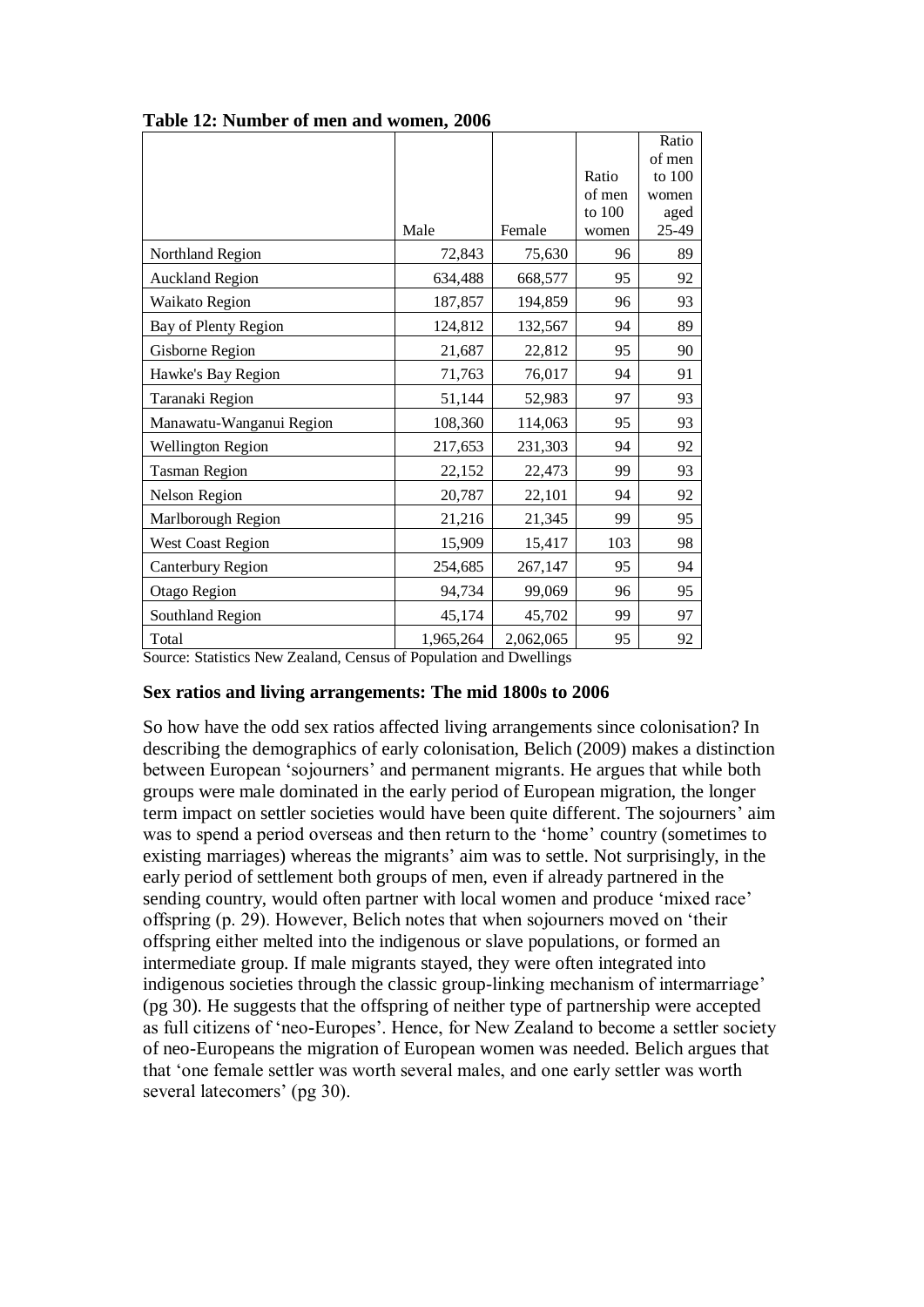When discussing living arrangements in the  $19<sup>th</sup>$  Century, Olssen (1999, 37) suggests that, for the immigrant population, '[s]ettled families came to represent the ideal society; footloose itinerant men and prostitutes it's evil shadow'.

However, while sex ratios were heavily skewed during the early period of colonisation, in relation to marriage family researcher Steward Houston warns (p. 30).

…contrary to popular belief, early New Zealand was never the exclusively-male society which New Zealanders have been induced to believe were the case.

Nevertheless, in the same book, another family researcher commented on sex ratios in the  $19<sup>th</sup>$  Century (Gibson, 1970: 46-47):

The marriage patterns of the last century were shaped by the sex ratio, many men remained single whilst most women married and apparently fairly young, though their average age at marriage was increasing towards the end of the century.

In 1982, drawing on Houston's work, Arnold published a study entitled *Aspects of finding a wife in nineteenth-century New Zealand.* Table 13 is drawn from this study. It shows the proportion of adult males and females who were unmarried from 1874 through to 1901. Just under half the population was unmarried throughout the entire period. But the era started with a significantly higher proportion of the male population unmarried, nearly 56 percent in 1874 compared to 30 percent of women. While the male figure changed little over this time period, as the ratio of women to men became less extreme over the period, the proportion of women not married increased. However, even by 1901, a higher proportion of women than men were married (54 versus 45 percent).

|      | Total | Males | Females |
|------|-------|-------|---------|
| 1874 | 45.90 | 55.80 | 30.09   |
| 1878 | 44.66 | 53.50 | 31.78   |
| 1881 | 45.75 | 53.74 | 34.65   |
| 1886 | 47.06 | 53.43 | 38.90   |
| 1891 | 47.84 | 52.81 | 41.98   |
| 1896 | 50.31 | 55.08 | 44.73   |
| 1901 | 49.94 | 54.18 | 45.09   |

**Table 13: Proportion of population over 14 which was unmarried**

Source: Census figures on 'conjugal condition', in Arnold (1982: 1) Note: Arnold states that for most of this period the age of consent was 14

Arnold also calculated 'ever married' rates by age group from 1896 through to 1966 (Table 14). The overall pattern is one of increasing marriage rates over time, but with males starting off at a much lower rate of 'ever married'. By the end of this period, male and female marriage rates were similar. We return to shifts in the marriage rates of particular age groups later in this paper.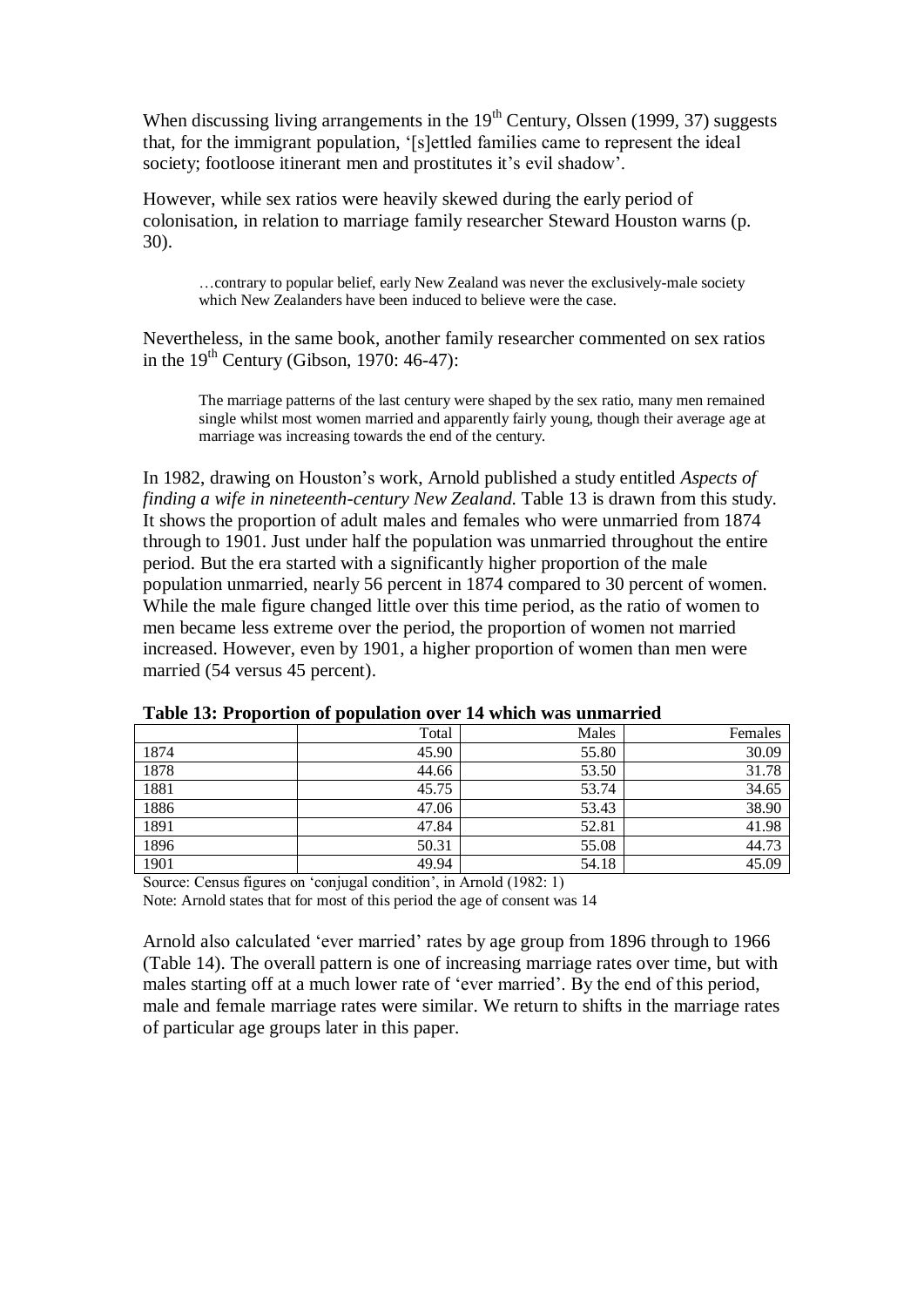|           |      |      | males |      |      |      |      |
|-----------|------|------|-------|------|------|------|------|
| Age       | 1896 | 1906 | 1921  | 1936 | 1951 | 1961 | 1966 |
| groups    |      |      |       |      |      |      |      |
| $15-19$   |      |      | 3     | 3    | 4    | ⇁    | 12   |
| $20 - 24$ | 71   | 79   | 128   | 102  | 203  | 260  | 305  |
| 25-34     | 449  | 451  | 568   | 563  | 716  | 772  | 791  |
| 35-44     | 714  | 729  | 787   | 822  | 876  | 889  | 895  |
| 45-54     | 768  | 792  | 822   | 864  | 894  | 912  | 914  |
| Adult     | 578  | 571  | 683   | 696  | 787  | 825  | 831  |
| males     |      |      |       |      |      |      |      |

**Table 14: Proportions 'ever married' by age-group, New Zealand censuses at selected dates 1896-1966, non-Māori-per 1000**

|         |      |      | females |      |      |      |      |
|---------|------|------|---------|------|------|------|------|
| Age     | 1896 | 1906 | 1921    | 1936 | 1951 | 1961 | 1966 |
| groups  |      |      |         |      |      |      |      |
| $15-19$ | 19   | 22   | 21      | 26   | 53   | 59   | 71   |
| 20-24   | 254  | 271  | 311     | 282  | 499  | 591  | 606  |
| 25-34   | 677  | 636  | 697     | 692  | 842  | 899  | 905  |
| 35-44   | 900  | 836  | 831     | 840  | 887  | 925  | 939  |
| 45-54   | 945  | 917  | 853     | 865  | 879  | 909  | 927  |
| Adult   | 738  | 714  | 758     | 757  | 842  | 883  | 890  |
| females |      |      |         |      |      |      |      |

Source: Arnold (1982)

 $\overline{a}$ 

Note: Arnold does not include the two censuses, 1916 and 1945 where the wars strongly affected the counts of males

Drawing on census data, Arnold also set out a ratio of 'available' men to 'available' women for the period from 1874 until 1906 (Figure 1).<sup>18</sup> This is reproduced in the following graph ('available' include single people, divorced and widowed). In this graph, it is assumed that all 'available' males are potentially suitable partners. Measures of available men to women, including a measure of 'suitable available' men, is something we discuss later. Aside from the 15-20 age group, Arnold's data strongly illustrate the shortage of men until the early  $20<sup>th</sup>$  Century.

<sup>&</sup>lt;sup>18</sup> This type of analysis assumes that people mostly partner with someone close to their own age. Historically, women have tended to be the younger partner within couples and, while there are exceptions, this pattern continues in current partnering patterns (Lawton and Callister, 2010).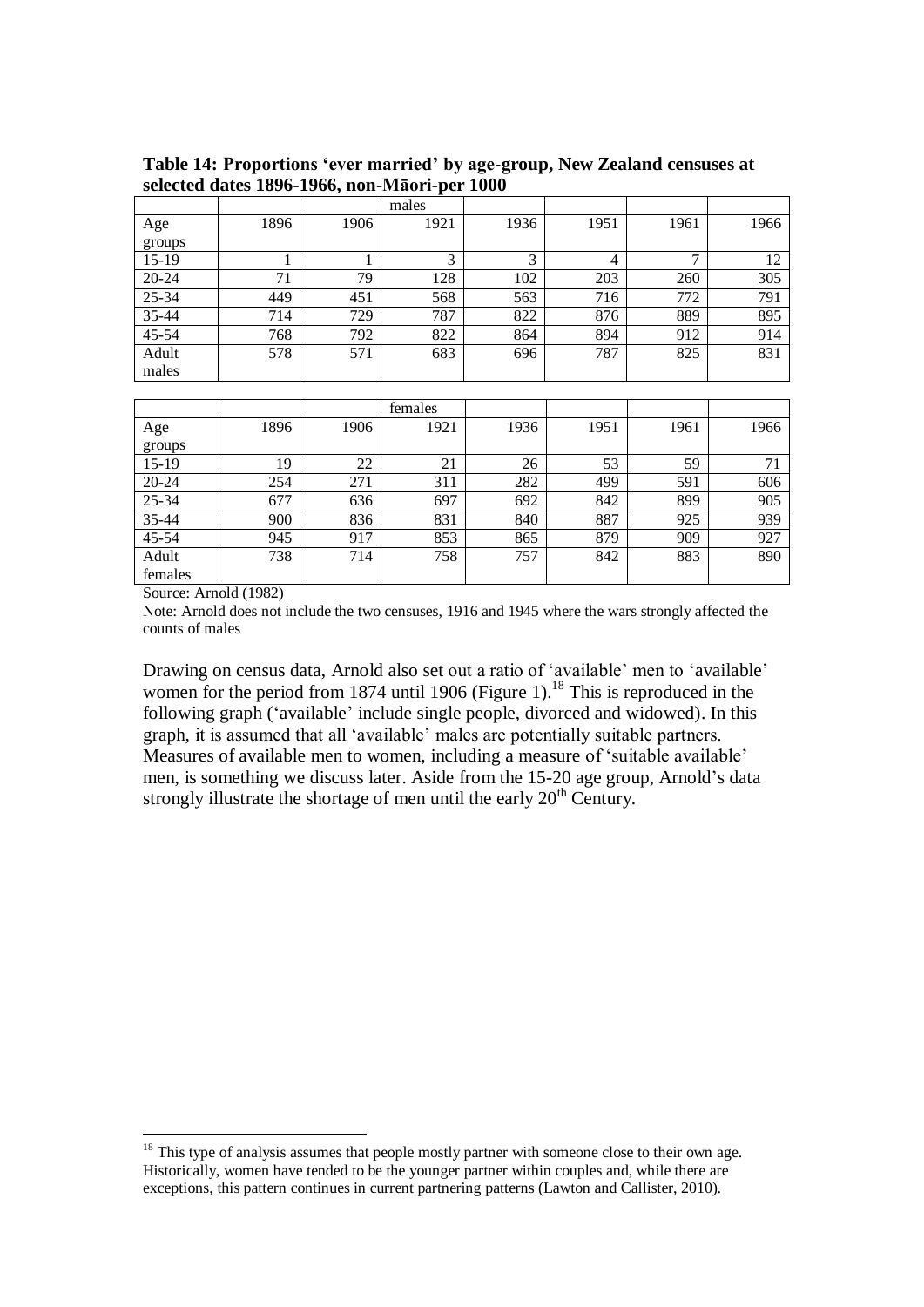



Source: Arnold (1982)

In their 2007 book *The New Zealand Family from 1840: A demographic history,* Pool, Dharmalingam and Sceats include sex ratios in an analysis of not only partnering but also of age of marriage and fertility. However, in doing so, they make clear that while 'high masculinity rates' affect demographic processes so do economic conditions and beliefs (pg. 71). As an example of the linkage of both economics and beliefs, in the USA Guttentag and Secord (1983) suggest that women and men will react differently to a shortage or an excess of potential partners. Discussing only legal marriage, they argue that women are more likely to marry when there is an excess of men because women depend more on marriage for financial support. In contrast, they suggested men may be less likely to marry when there are more women than men because men can obtain many of the benefits of marriage, such as companionship and sex, outside marriage. However, this may change over time as women become more economically independent through either labour market participation or welfare support. In addition, while discussing an earlier period, the  $19<sup>th</sup>$  Century in New Zealand, Olssen (1999, 52) also makes the point that ratios will affect not only marriage rates but also potentially rates of marriage breakdown. He suggests that odd sex ratios can create 'anxiety' about family breakdown (p 52).

In preparing their book, Pool *et al* developed a number of long term series. This included a series of 'never married' men and women aged 20-34 years. This is a complementary measure to the 'ever married' data shown in Table 14. The Pool *et al* series also starts two decades earlier than Arnold's series, 1876 as opposed to 1896. Figure 2 graphs the 'never married' patterns for men and women aged 25-29 years and 30-34 years from 1876 until 1966. The Pool *et al* series goes through to 2001, but this time period is chosen for three reasons. The first is that two distinct trends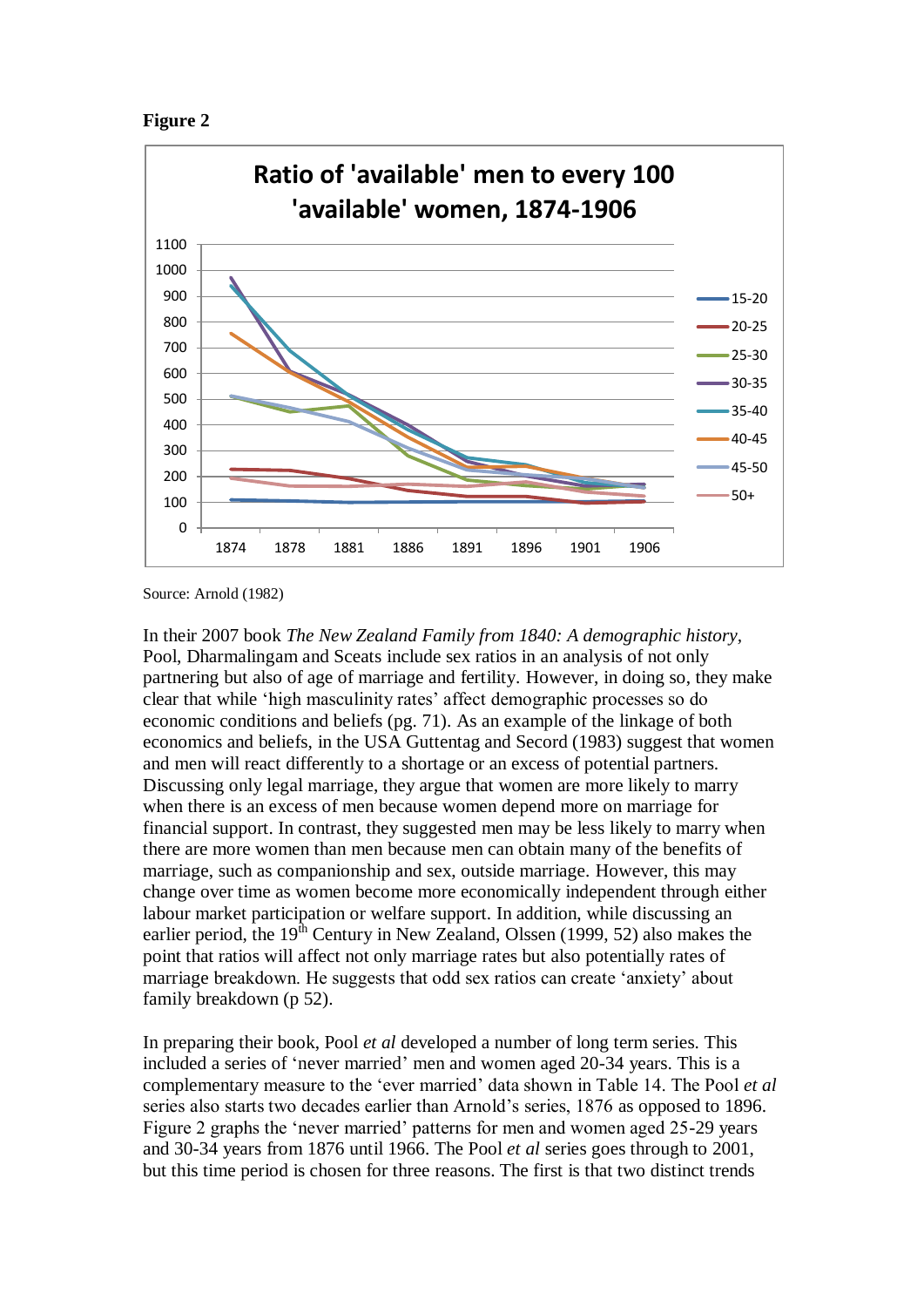can be seen in the period 1876 to 1966. Secondly, across this time span, heterosexual couples tended to be married so the marriage data would have aligned well with overall partnering data. The strong growth in defacto relationships was only beginning in the 1960s.<sup>19</sup> Statistics New Zealand has developed a new series of marriage since the 1960s which will be shown later in the paper.

Clear patterns in Figure 3 include:

- In 1876 the proportion of men never married was significantly higher than the  $\bullet$ proportion of women never married.
- From 1876 through to 1966, an overall decline in the percentage of men aged 25-  $\bullet$ 29 years and 30-34 years who were never married.
- From 1876 until the start of the  $20<sup>th</sup>$  Century the proportion of women never  $\bullet$ married increased.
- From the early  $20<sup>th</sup>$  Century the proportion of women never married in both age  $\bullet$ groups declined and, by 1966, reached a similar level to that seen in 1876.
- Overall, 1966 was a time when a very high proportion of men and women in both the 25-29 year and 30-34 year age group were married.

Uneven sex ratios, driven by migration, appear to have had a strong influence on marriage rates in the 19<sup>th</sup> Century but, as Pool *et al* noted, the trends in the first half of the  $20<sup>th</sup>$  Century were also affected by economic factors, beliefs and the odd sex ratios resulting from two world wars.

 $\overline{a}$  $19$  The relationship between pregnancy and marriage has always been complex. At various times in history, many women marrying were already pregnant with some potentially already living in some form of defacto relationship. It is this complexity that eventually decoupled the two processes and, as social attitudes changed, leading to increased acceptance and reduced stigmatisation of de facto partnering.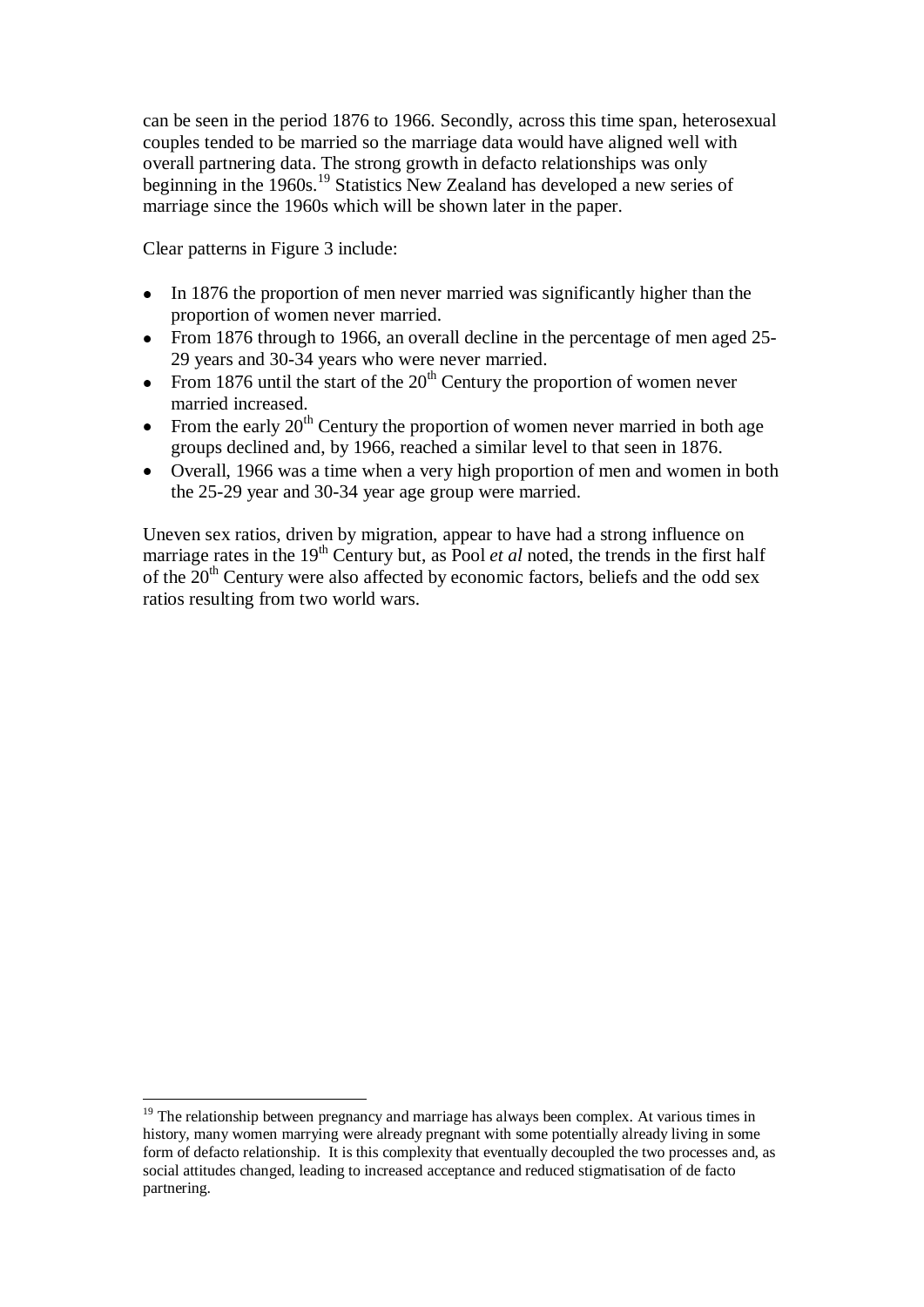



Source: Pool, Dharmalingam and Sceats (2007)

Researchers have demonstrated an interest in the link between sex ratios and marriage across the period under consideration. Early yearbooks reflect this keen interest in settlers' sex ratios and, linked to this, measuring, and commenting on overall marriage rates, as well as on rates of ethnic intermarriage and the number of 'mixed race' residents. In a similar fashion to the later work of Arnold, the 1893 Yearbook considered the 'Conjugal Condition' of the adult population. This showed the proportion of men and women who were married, unmarried or widowed in 1881, 1886 and 1891. There was relatively little change over this period but that data showed that slightly more men were unmarried than women.

While a higher proportion of women were married, it needs to be remembered that the total number of men at this stage was also higher than that of women. This suggests a higher absolute number of 'men alone' at this time. The text of the 1893 yearbook goes on to note:

The number of bachelors aged 20 and upwards was 70,197, and of spinsters aged 15 and upwards 67,000, being 105 bachelors to every 100 spinsters. In Canterbury and Otago only were the spinsters in excess of the bachelors, but notably so in Canterbury.

The number of husbands was 90,371, and of wives 90,765, giving an excess of 394 of the latter.

While certainly there were men living alone in bush huts at this time, both men and women could be unmarried but living with others. Conversely, they could be living alone but be married. For example, Olssen (1999, 52) notes that some already married men migrated alone and later brought their partners and any children to join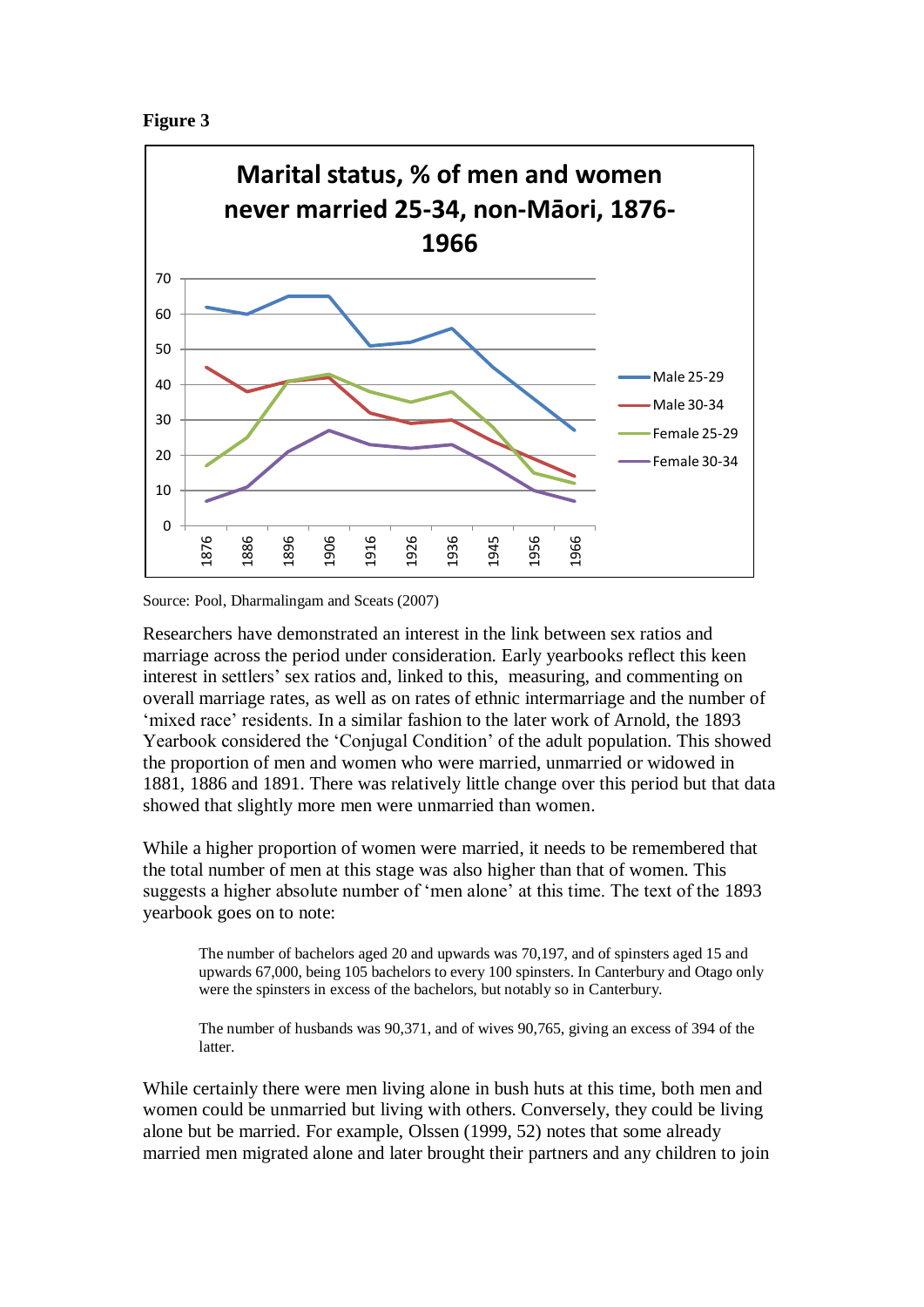them once they had settled. Others were married sojourners and would not remain permanently in New Zealand.

Examples of non-couple living arrangements include living: as boarders; in households as domestic servants; or in semi-communal bush or mining camps. In fact, economics made living alone difficult for both sexes while social norms, safety concerns, and lack of labour market opportunities would have especially militated against women living alone. The need to produce goods and services, including food production, within the household supported 'communal' living. Snooks (1994: 65) suggests that, historically, the optimal household size was around five persons, with technology making it difficult to be under this size. He notes that in England, between 1574 and 1821, the mean household size was around 4.75 persons, but this would have been bigger in elite households.

But an unmarried status did not rule out a variety of relationships. Various writers have commented on prostitution in the early days of colonisation (eg Eldred-Grigg, 2008). In addition, while not collected in official statistics until the 2001 census, Brickell (2008) shows the importance of gay relationships in colonial New Zealand.

As Belich (2009) has indicated, with a shortage of European females in the early stages of colonisation the potential for European men to partner with Māori women was high. Reflecting an interest in ethnic intermarriage, as well as the outcome of such relationships, the 1893 yearbook notes

Included in the population...are the half-castes, who numbered 4,865 at the time of the census; 2,681 of these were half-castes living as members of Maori tribes, and 2,184 halfcastes living as Europeans. The half-castes living as Europeans have increased since 1886 by 227, or at the rate of 116 per cent. The number of Maori wives of Europeans was 251 in 1891, against 201 in 1886.

As shown, Arnold developed a ratio of 'available' men to 'available' women from the late  $1800s$  through to the early  $20<sup>th</sup>$  Century. This ratio is based on the assumption that all non-partnered males are suitable marriage partners. But while economists and demographers have long known that economic conditions affect partnering, thinking about partnership has further changed in the face of major job loss among males in the 1970s.<sup>20</sup> In a US context, Wilson (1987) argued that black women, especially young black women, have confronted a shrinking pool of "marriageable" men. As part of his research, Wilson developed a "male marriageable pool index", which indicates the ratio of employed men to total women in the same broad age group and within the same racial grouping. Given high rates of ethnic intermarriage in New Zealand, developing such a ratio for specific ethnic groups is not so relevant. Therefore the following graph focuses on the whole population from 2006 back to 1916. <sup>21</sup> However, because of how census collections were undertaken and reported,

 $\overline{a}$ 

 $20$  The idea that men with a low level of financial resources will delay marriage or perhaps not marry if they cannot find such resources is not new. For instance, Herlihy (1997) shows that in the Middle Ages in Europe men normally had to wait until they received a paternal inheritance or had earned sufficient resources themselves before they could marry.

 $21$  At first sight there being no gap between the absolute ratio and the employed ratio in 1936 seems strange given relatively high male unemployment at this census. However, Frank (1999) argues that that in the wider male 25-44 age group there remained relatively high employment in the Great Depression with the major losses in the younger and older age groups.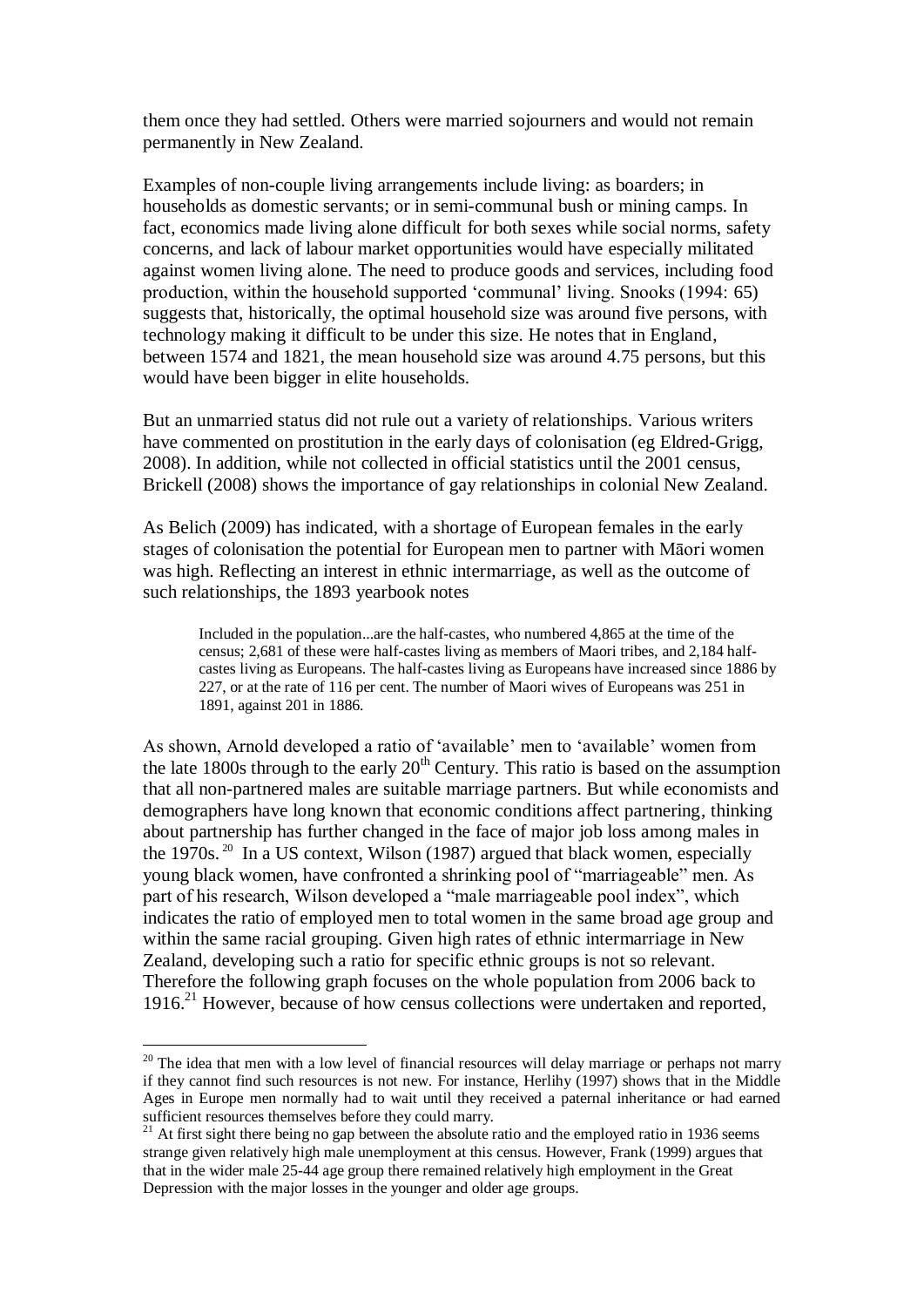data prior to 1951 does not include Māori. The growing shortage of 'marriageable' men has the potential to affect partnership decisions. Certainly census data from the 1980s and 1990s indicate employed men were far more likely be partnered than men not in paid work (Callister, 2000).



**Figure 4**

 $\overline{a}$ 

Source: Statistics New Zealand, Census of Population and Dwellings

Statistics New Zealand provides a series showing rates of marriage from 1961 to recent times. Figure 5 shows rates of those 'ever married' for the age group 30 to 34 years. Figure 3 had shown a major decline in the rate of never married from around 1900 through to the 1960s. Figure 5 shows this trend towards marriage continued through to the 1970s when around 90 percent of men and women in this age group were ever married. But, after this, there was a major shift away from marriage. By 2006, only around 40 percent of males in this age group and 60 percent of females were ever married. A 'man drought' would predict a higher proportion of women unmarried than men but, for a complex set of reasons, the data show the opposite pattern.<sup>22</sup>

<sup>&</sup>lt;sup>22</sup> However, being 'ever married' does not indicate marital status at a particular point in time. For example, someone may be 'ever married' but currently separated and living alone.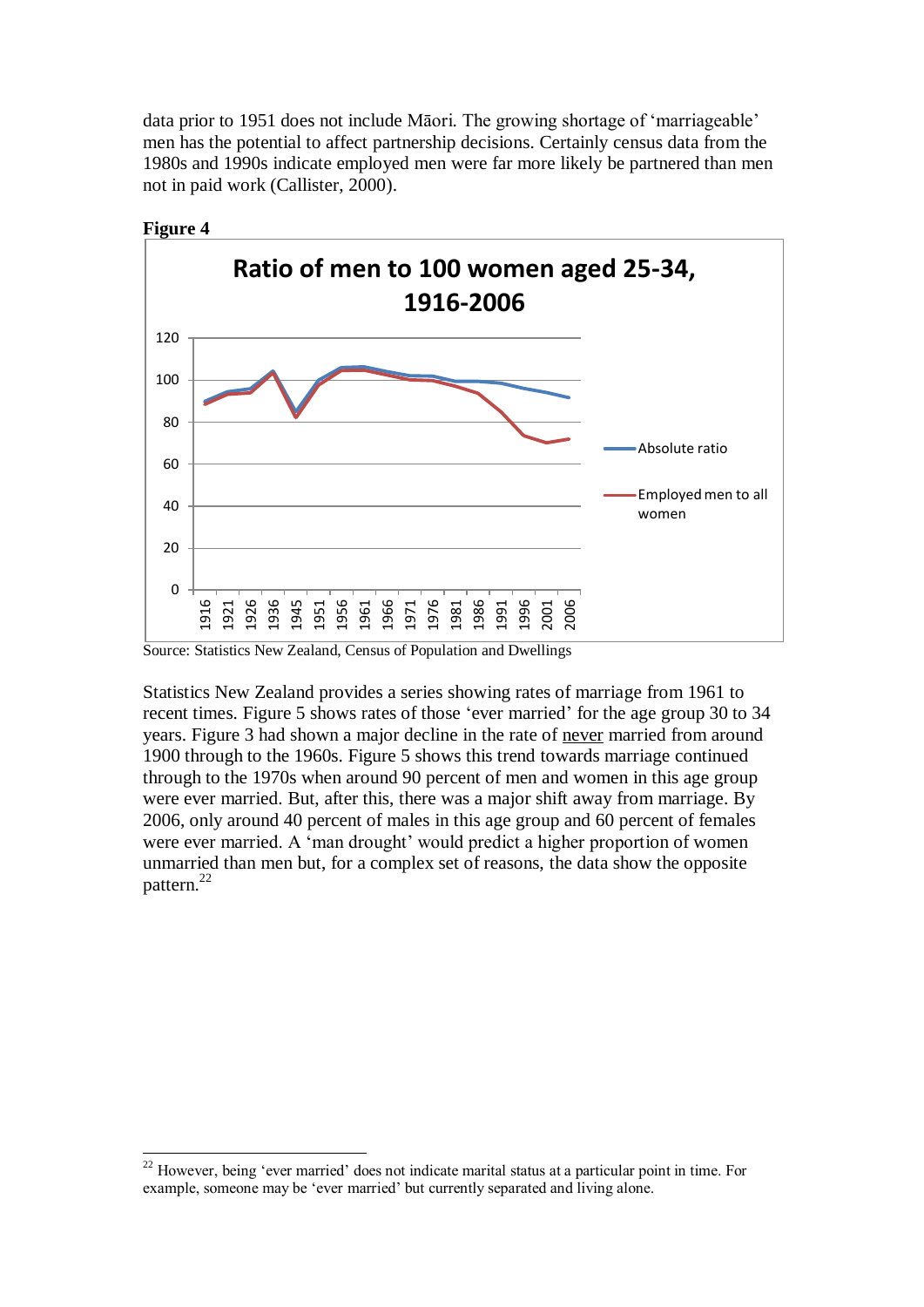

 $\overline{a}$ 



Source: Statistics New Zealand, Demographic Trends 2011

But, in a modern society, declining marriage rates only show a partial picture of partnering. What are needed are total partnering rates including both defacto and legal marriage. In recent years these rates also include same sex couples.

In the last three censuses (1996, 2001 and 2006), the partnering data show differences between the proportion of men and women partnered. The figures are similar in each of these censuses with, in 2006, 41 percent of New Zealand women as opposed to 37 percent of men reporting being not partnered. However, partnering data do not necessarily indicate living arrangements. For instance, someone could be unpartnered but living with others, while someone could be partnered but recorded as living alone. One example of the latter is people 'living apart together', that is having a relationship but retaining separate households.

Another measure is living alone. The 2006 Census indicates that, in total, there were 138,891 men and 185,247 women living alone. The following graph (Figure 6) shows that the greater number of women living alone is due to 1) older people forming a higher proportion of the population than in the past and 2) women living longer than men and 3) with policies supporting 'living in place', many women in their older age groups live alone. In the prime working and childrearing age groups, including both the 25-34 year and wider 25-49 year age groups that we have focused on men are more likely than women to live by themselves. This is partly due to family separation where mothers are more likely to live as 'sole parents' and fathers to live alone. $23$ 

<sup>&</sup>lt;sup>23</sup> Data on 'sole parents' can be misleading when parents share custody of their children (see Callister and Birks, 2006).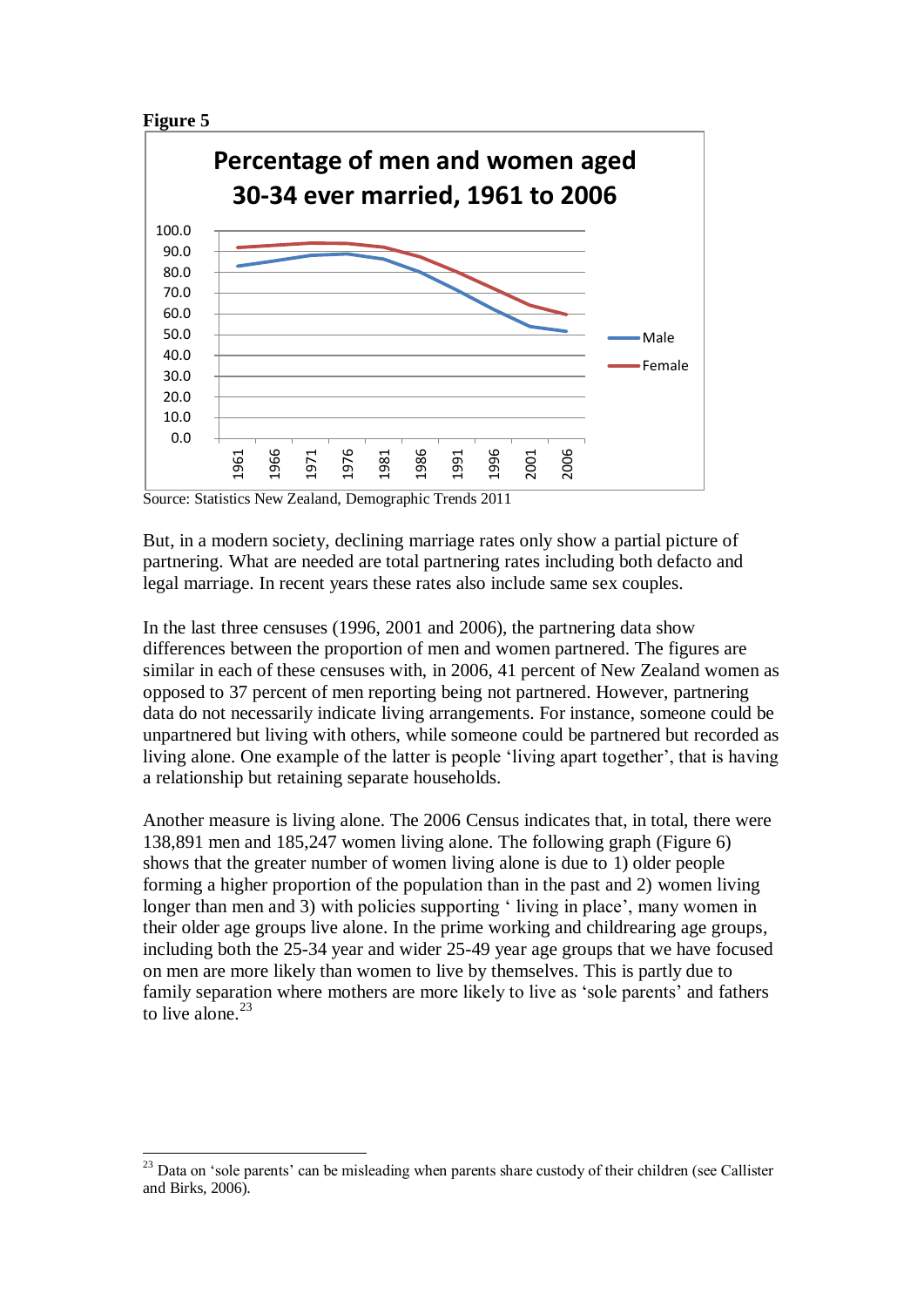



Source: Statistics New Zealand, Census of Population and Dwellings

These data can be broken down by urban and rural living.<sup>24</sup> Overall, the most important group in 2006 was women living alone in urban areas. In 2006, there were 170,226 women in this group. Of these the majority, 135,600, lived in a major urban area, basically New Zealand's cities. By 2006, only 23,259 men as opposed to 15,009 women lived alone in a rural area. . But, in contrast to the past, many of these are not young men living alone. In 2006, over 60 percent of rural men living alone were 50 years or older.

So how does the 2006 data compare with that of the early colonisation period? It is difficult to make a direct comparison. But, as already shown, the various data sources indicate that in the early period of colonisation there were significantly more men than women; that most people lived in rural areas; and that men were less likely to be partnered than women. So this suggests that we have moved from a society of young 'men alone' in a bush hut to one where older women living alone in an urban area is more common. If young men do live alone, it is more likely to be in an urban environment than in a rural one.

### **Conclusion**

Since census collections began in New Zealand there have been periods of unusual sex ratios. The early Maori censuses show an unexpected number of boys and men relative to women. The reasons for this pattern remain unclear. Various theories have been put forward, with gendered undercount one of the possibilities. More research is needed to understand the causes of the odd ratios. The early censuses of the settler population show a considerable excess of males. Thus, in the early days of settlement there was a significant 'women drought'. Gendered migration, driven by labour market demand, can explain this pattern. But there remains a possibility that gendered undercount also affected these early collections.

 $\overline{a}$  $24$  For the category 'rural living' both rural centres and other rural areas are included.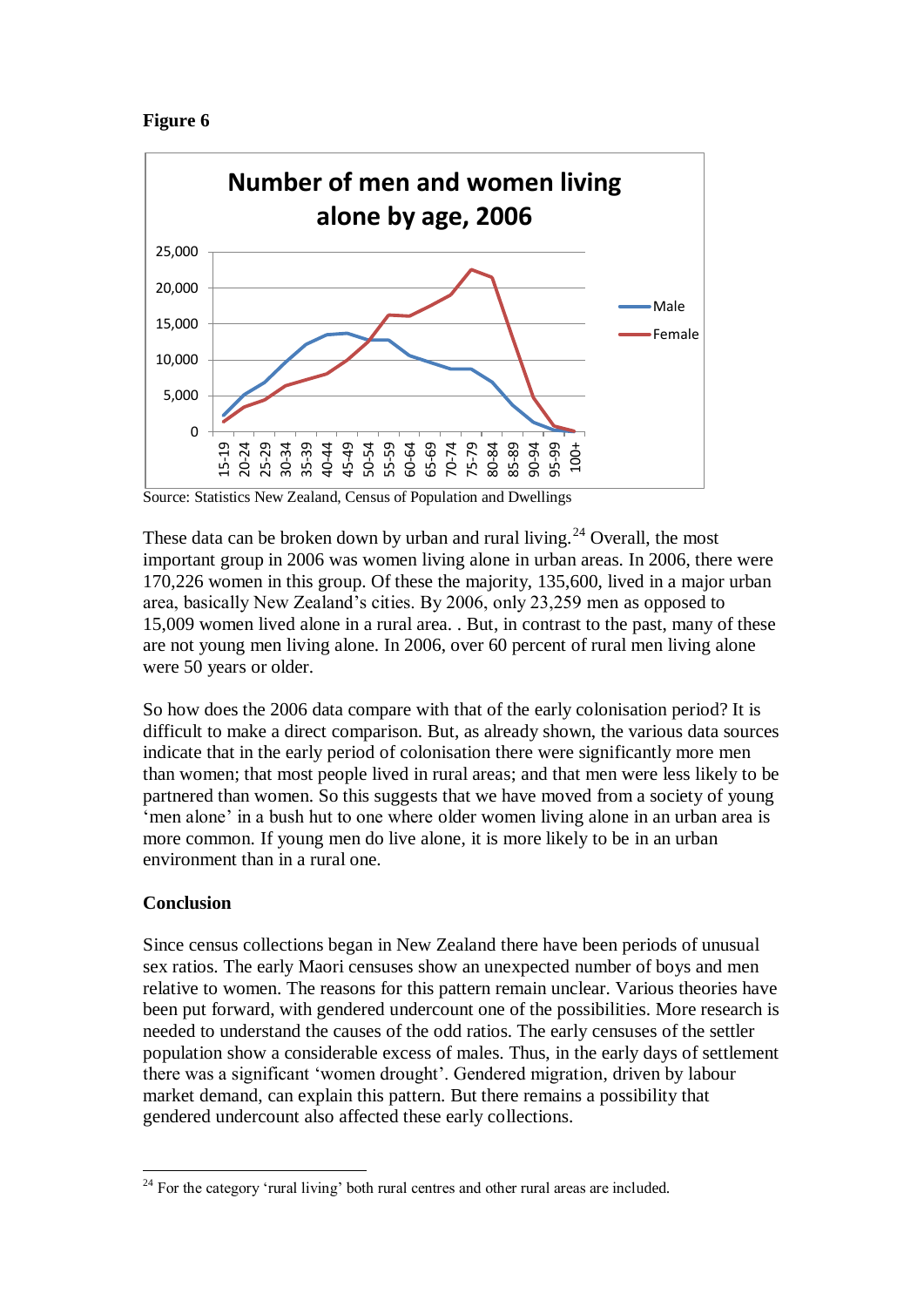Overall, aside from periods around the two world wars, ratios become more even in the early 20<sup>th</sup> Century. However, by the 1981 census there started to emerge a slight excess of women. This was expected due to population ageing. But there also emerged an unexpected 'man drought' in the age group 25-49 years in the 1996 Census, which became stronger in subsequent censuses. The reasons for this are complex, but again migration has an influence. However, gendered undercount also influences census data.

The patterns of uneven ratios varied somewhat by geographic area in the early days of settlement. In general, the shortage of women was strongest in the more rural areas. However, in recent years geography plays a less important role in odd ratios. By 2006, in the 25-49 year age group there was no region with more men than women.

The odd sex ratios in the early days of settlement appear to have had an influence on marriage rates. In more recent times, measuring and understanding the relationship between sex ratios and partnering has become more complex. For instance, the shift from marriage to de facto relationships makes it more difficult to understand long term changes in living arrangements. In addition, theories have been developed that suggest that, in prime couple forming age groups, ratios of 'available' men to 'available' women are too simplistic and measures of male 'quality' are needed. We have developed a crude measure of male quality and using this measure, we have seen an increase since the 1970s in the size of the 'Man Drought' in the 25-49 year age group.

When considering changes in living arrangement we have explored whether we have moved away from the 'man alone' model. With the available data it is difficult to develop a satisfactory long-term measure of living arrangements. But bringing together a range of data does suggest that we have shifted from a society of young 'men alone' in a bush hut to one where older women living alone in an urban area is more common.

#### **References**

Adds, P. (2011) personal communication.

Armstrong, D. (2002) A comment on "historical Maori sex ratio", *New Zealand Population Review*, 28(1): 33-54.

Arnold, M. N. (1982) Aspects of finding a wife in nineteenth-century New Zealand, *V.U.W. Working Papers in Economic History 82/1,* Victoria University, Wellington.

Atkinson, N. (2007) *Trainland: How railways made New Zealand*, Auckland: Random House.

Badkar, J., Callister, P., Krishnan, V., Didham, R and Bedford, R. (2007) Gender, mobility and migration into New Zealand: A Case study of Asian migration, *Social Policy Journal,* 32: 152-180.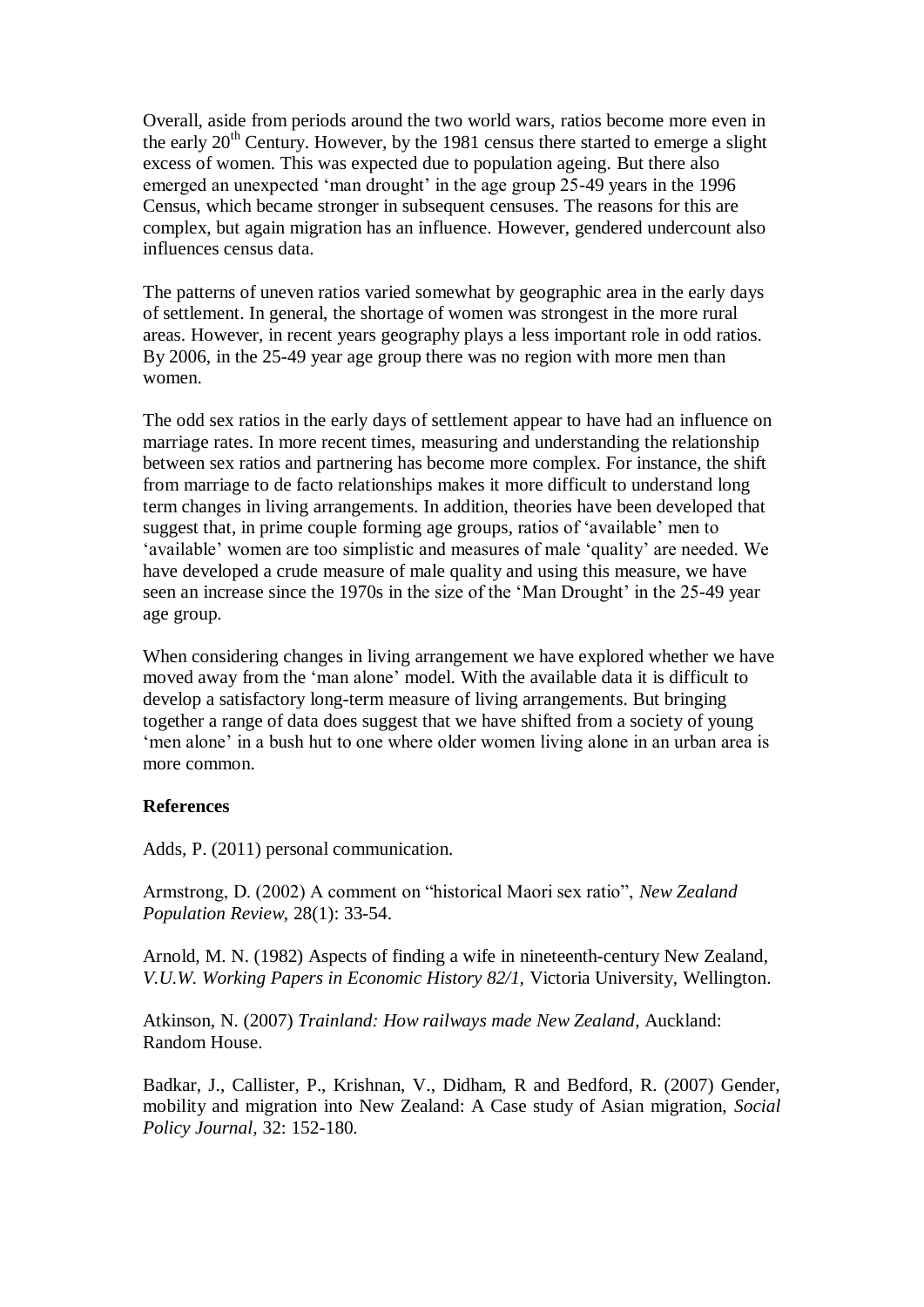Bedford, R., Callister, P. and Didham, R. [2010] Missing men and unacknowledged women: explaining gender disparities in New Zealand's prime adult age groups, 1986-2006, *New Zealand Population Review,* 36: 1-26 (published in August 2011).

Belich, J. (2009) *Replenishing the Earth: The Settler Revolution and the Rise of the Angloworld*, *1780-1930*, Oxford: Oxford University.

Blakely, T. and Simmers, D. (2011) Fact and action sheets on health inequities, Otago University and New Zealand Medical Association, http://www.nzma.org.nz/sites/all/files/Marmot\_factsheets.pdf

Brickell, J. (2008) *Mates & lovers: A history of gay New Zealand*, Auckland: Random House/Godwit.

Bycroft, C. (2006) Challenges in estimating populations, *New Zealand Population Review,* 32(2), 21-48.

Callister, P. (2000) A not so perfect match: The New Zealand experience, *New Zealand Population Review,* 26(1):1-21.

Callister, P. and Birks, S. (2006) *Two parents, two households: New Zealand data collections, language and complex parenting*, 'Blue Skies' paper, Wellington: Families Commission.

Callister, P. and Didham, R. (2011) 'Occupational structure', Te Ara - the Encyclopedia of New Zealand, updated 28-Sep-11 URL: http://www.TeAra.govt.nz/en/occupational-structure

Callister, P. and Didham, R. (2011) 'Workforce composition', Te Ara - the Encyclopedia of New Zealand, updated 14-Apr-10 URL: [http://www.TeAra.govt.nz/en/workforce-composition](http://www.teara.govt.nz/en/workforce-composition)

Callister, P. and Lawton, Z. (2011) The New Zealand 'man drought': Is it real, what are its causes, and what are the implications for partnering? Callister & Associates Working paper, Paekakariki.

Callister, P., Bedford, R. and Didham, R. (2006) *Globalisation, gendered migration and labour markets*, Working paper, Wellington: Department of Labour.

Callister, P., Didham, R. and Bedford, R. (2006) Changing sex ratios in New Zealand: Real change or a statistical problem? *New Zealand Population Review,*  32(1): 21-33.

Chapple, S. (2000) Why there were more Maori men than women and what changed it? *New Zealand Population Review*, 26(1):45-66.

Chapple, S. (2002) Why there were more Maori men than women: A response to my critics, *New Zealand Population Review*, 28(1): 55-68.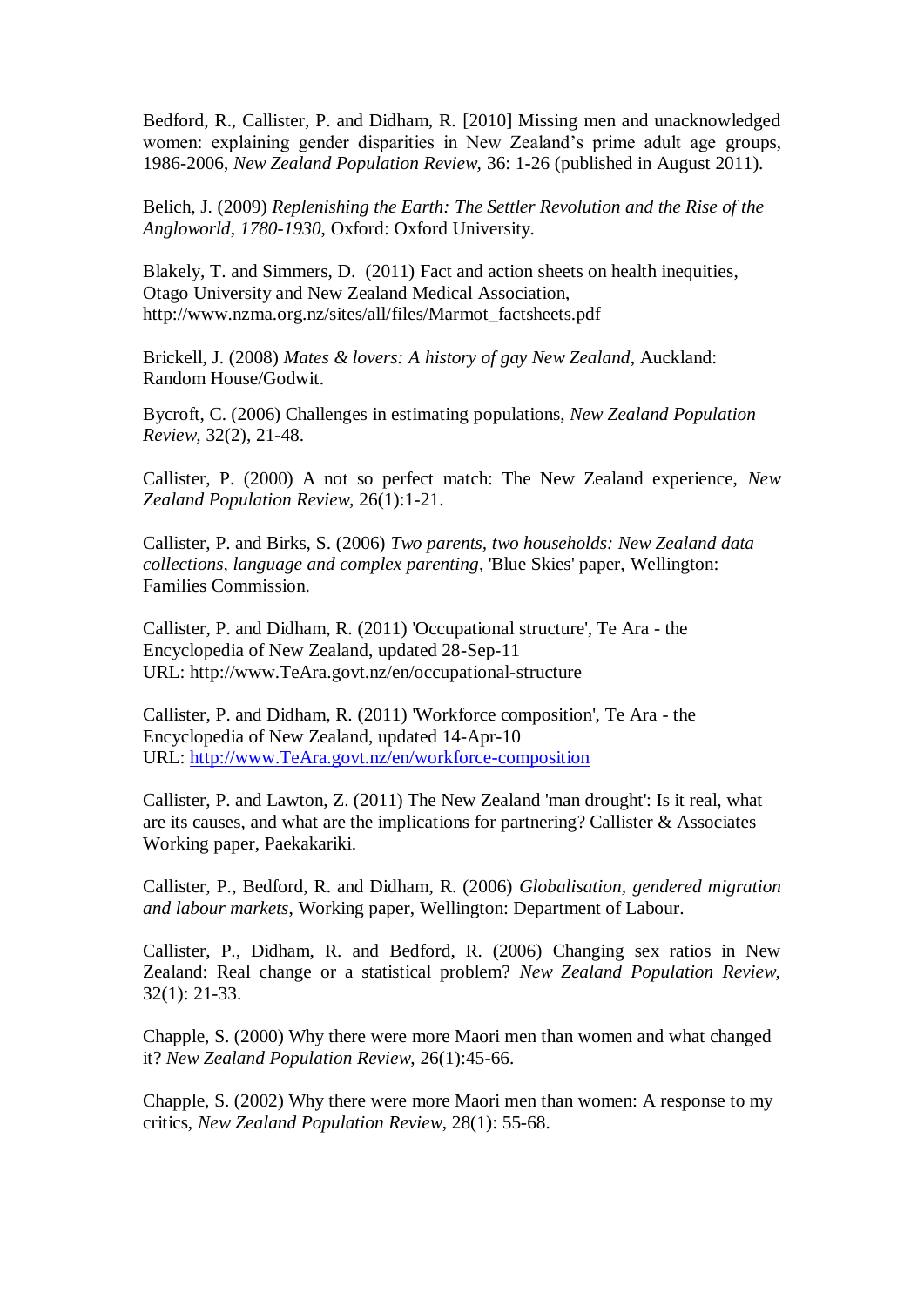Chapple, S. (2005) Sex inequality in the Māori population in the prehistoric, protohistoric and early historic Eras in a Trans-Polynesian context, *Journal of Pacific History*, 40(1): 1-21.

Diamond, P. (2011) personal communication.

Didham, R, and Ryan, M (2009) *Chasing shadows: comparing sex ratios in census, estimated resident, and Linked Employer Employee Data populations*, Statistics New Zealand Working Paper No 10–02, Wellington: Statistics New Zealand

Didham, R and Cheung, J (2012) New Zealand's cohort life expectancies in a global context. *Festschrift for Ian Pool*: *New Zealand Population Review* Vol 37: 143-155

Eldred-Grigg, S. (2008) *Diggers, hatters and whores: The story of the New Zealand Gold Rushes*. Auckland: Random House.

Frank. T. (1999) Bread queues and breadwinners: Gender in the 1930s, in C. Daley and D. Montgomerie, eds., *The gendered kiwi*, Auckland: Auckland University.

Franklin, H. (1956) The pattern of sex ratios in New Zealand, *Economic Geography*, 32(2): 162-176.

Gilson, M. (1970) The changing New Zealand family: A demographic analysis, in S. Houston (ed) *Marriage and the Family in New Zealand*, Wellington: Sweet & Maxwell, pp. 41-65.

Guttentag, M., and Secord, P. F. (1983) *Too many women? The sex ratio question,*  Sage, Beverly Hills, CA.

Hasting, D. (2002) Women at sea: 1870-1885, In. Fraser, L. and K. Pickles (eds.) (2002) *Shifting centres: women and migration in New Zealand history*, Dunedin: University of Otago, pp. 29-43.

Hastings, D. (2006) *Over the mountains of the sea: Life on the migrant ships 1870– 1885*, Auckland: Auckland University.

Hawke, G. (1985) *The making of New Zealand: An economic history*, Cambridge: Cambridge University.

Herlihy, D. (1997) *The Black Death and the Transformation of the West,* Cambridge, M.A: Harvard University.

Houston, S. (1970) The New Zealand family: Its antecedents and origins, in S. Houston (ed) *Marriage and the Family in New Zealand*, Wellington: Sweet & Maxwell, pp. 21-40.

Hudson, V. M and de Boer, A. M. (2005) Missing women and bare branches: Gender balance and conflict, Commentary- Population and conflict: Exploring the links., [http://www.wilsoncenter.org/publication/missing-women-and-bare-branches-gender](https://webmail.vuw.ac.nz/OWA/redir.aspx?C=b68a0b18fd554f3aa676a8d9b6ec7d94&URL=http%3a%2f%2fwww.wilsoncenter.org%2fpublication%2fmissing-women-and-bare-branches-gender-balance-and-conflict)[balance-and-conflict](https://webmail.vuw.ac.nz/OWA/redir.aspx?C=b68a0b18fd554f3aa676a8d9b6ec7d94&URL=http%3a%2f%2fwww.wilsoncenter.org%2fpublication%2fmissing-women-and-bare-branches-gender-balance-and-conflict)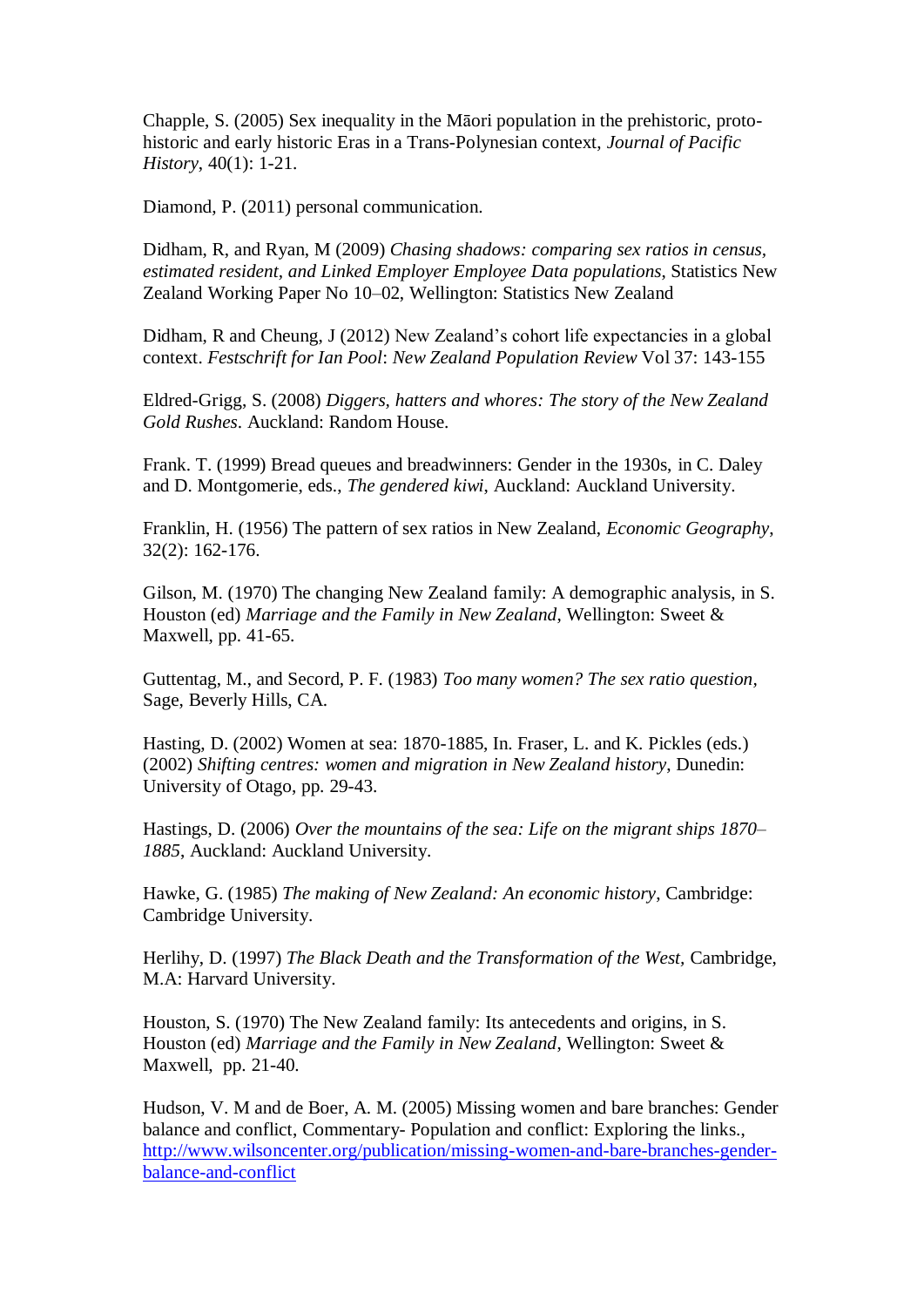Ip, M. (2007) "Chinese" in Te Ara – the Encyclopedia of New Zealand, updated 21 Sept 2007, www.TeAra.govt.nz/NewZealanders/NewZealandPeoples/Chinese/en.

Ip, M. (2009*) The dragon and the taniwha*, Auckland University Press, Auckland.

Klinenberg, E. (2012) *Going solo: The extraordinary rise and surprising appeal of living alone*, Penguin.

Lawton, Z. and Callister, P. (2010) Older Women-younger men relationships: The social phenomenon of 'cougars': A Research Note, IPS Working Paper 10/02, Wellington: Institute of Policy Studies.

Macdonald, C. (1990) *A Woman of Good Character. Single women as immigrant settlers in nineteenth century New Zealand*, Allen & Unwin, Wellington.

Macdonald, C. (1999) Too many men and too few women: gender's 'fatal impact' in nineteenth-century colonies, in C. Daley and D. Montgomerie, eds., *The gendered kiwi*, Auckland: Auckland University.

McKenzie, H. (2012) Living alone, *The Listener*, Issue 3750, March 24 http://www.listener.co.nz/current-affairs/living-alone/

Moon, P. (2006) *Fatal frontiers*, Auckland: Penguin.

Moon, P. (2008) *This horrid practice: The myth and the reality of traditional Maori cannibalism*. Auckland: Penguin.

Ng, J. (1993) *Windows on a Chinese past*. Dunedin: Heritage.

Olssen, E. (1999) Families and gendering of European New Zealand in the colonial period, 1840-80, in C. Daley and D. Montgomerie, eds., *The gendered kiwi*, Auckland: Auckland University.

Opeskin, B. and Kippen, R. (2011) The balance of the sexes: the feminisation of Australia's population, 1901–2008, *Population, Space and Place*, online.

Papps, T O'H (1983) A short history of the New Zealand Census of Population and Dwellings. Information paper presented to the *Annual Conference of the New Zealand Demographic Society,* 30 June-1 July.

Phillips, J. (1996*) A man's country? : The image of the pakeha male, a history*, Auckland: Penguin Books.

Pool, I. (1991) *Te iwi Maori: a New Zealand population past, present & projected*, Auckland: Auckland University.

Pool, I. (2002) The Empire's munificent mission, *New Zealand Population Review*, 28(1): 1-24.